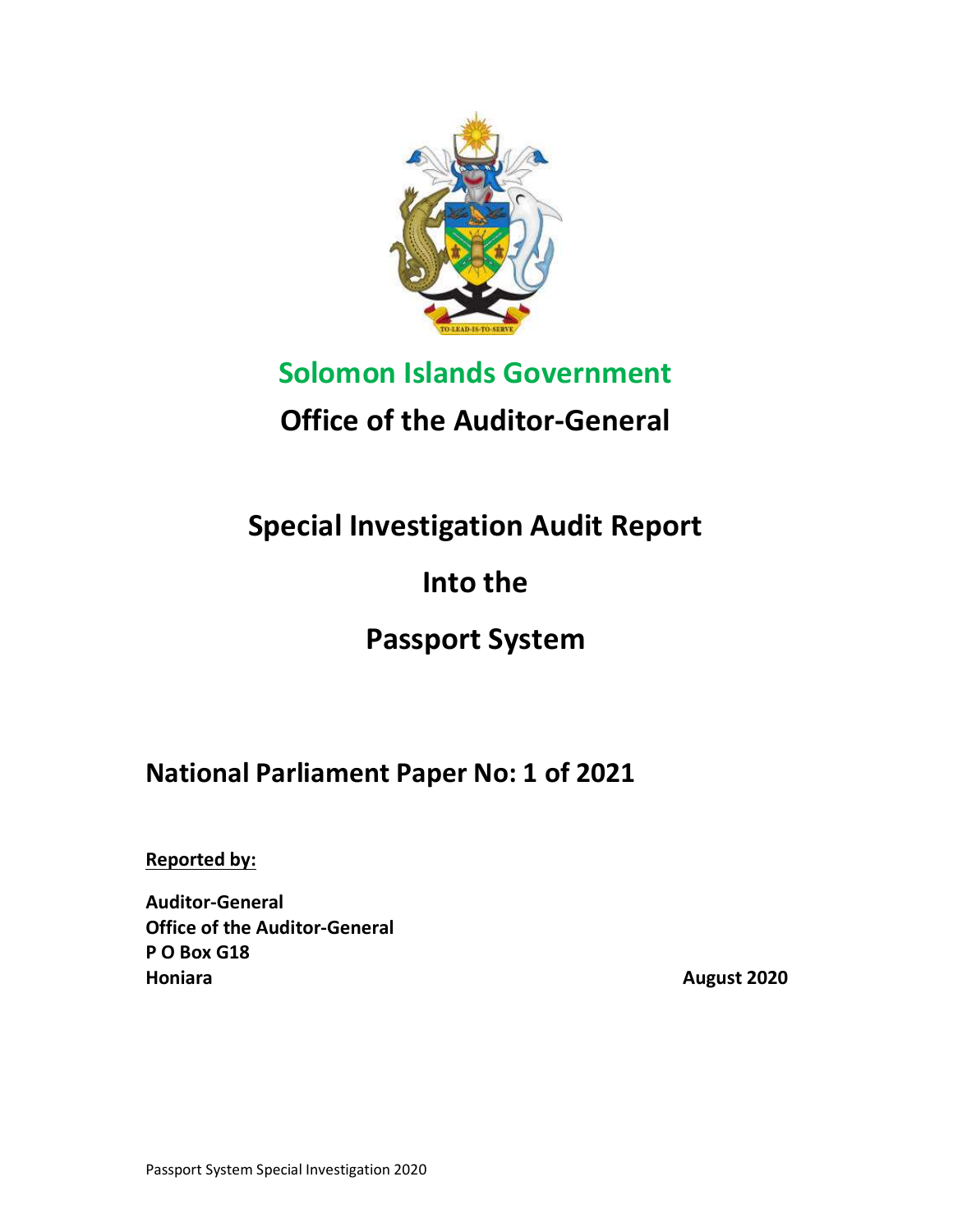#### **Table of Contents**

| 1              |                                                                     |
|----------------|---------------------------------------------------------------------|
| 1.1            |                                                                     |
| 1.2            |                                                                     |
| 1.3            |                                                                     |
| 1.4            |                                                                     |
| $\overline{2}$ |                                                                     |
| 2.1            |                                                                     |
| 2.2            |                                                                     |
| 2.3            |                                                                     |
|                |                                                                     |
| 2.4            | Opportunities to strengthen the passport process  9                 |
| 2.5            |                                                                     |
|                |                                                                     |
|                |                                                                     |
|                | Appendix 2a: Recommendations action plan update as at 18/11/2020 21 |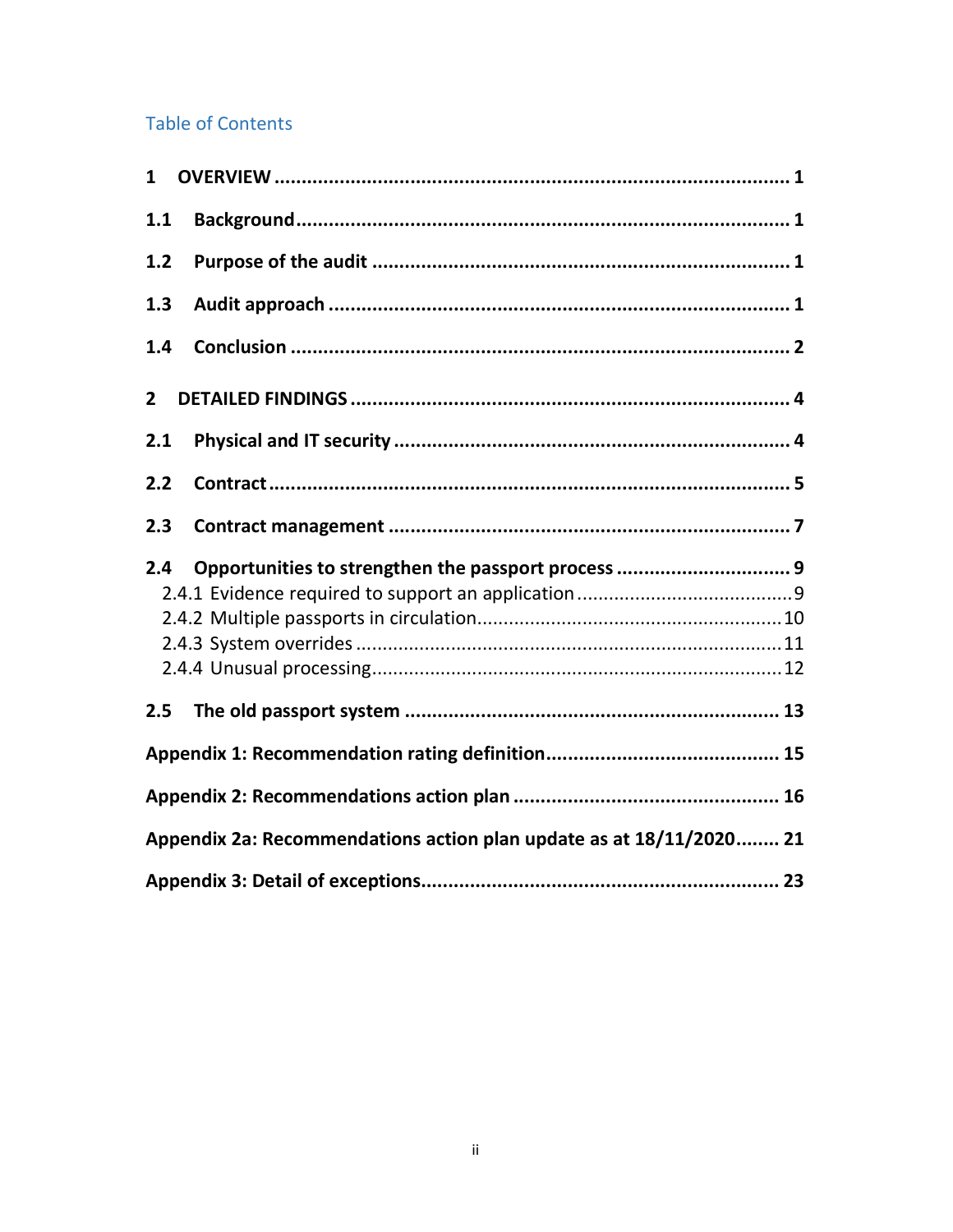### 1 Overview

### 1.1 Background

A recent Cyber Security review highlighted sufficient reason to suspect the Passport System may have been compromised by internal or external actors which may have resulted in unauthorised Solomon Islands passports being issued illegally.

We therefore determined a Special Investigation was required to investigate this issue. A special investigation has been accepted to Audit by the Auditor General in terms of Section 108(3) of the Constitution.

### 1.2 Purpose of the audit

The objective(s) of the special audit were to confirm whether there was evidence that passports were being issued illegally. To do this we sought to understand and then express an independent outcome on:

- The general control environment of the Immigration Office;
- The passport system and what controls exist, whether they are designed and operating effectively;
- The IT controls; and
- The key contracts to deliver the electronic passport (e-passport) system.

### 1.3 Audit approach

Due to the concerns identified during the planning of the audit, our visit was unannounced. On 5 February we arrived on site at the Passport Offices.

Our audit focused initially on the following:

- Gaining an understanding of
	- the passport processes;
	- the e-passport system; and
	- the control environment of the Immigration office (Physical and IT security).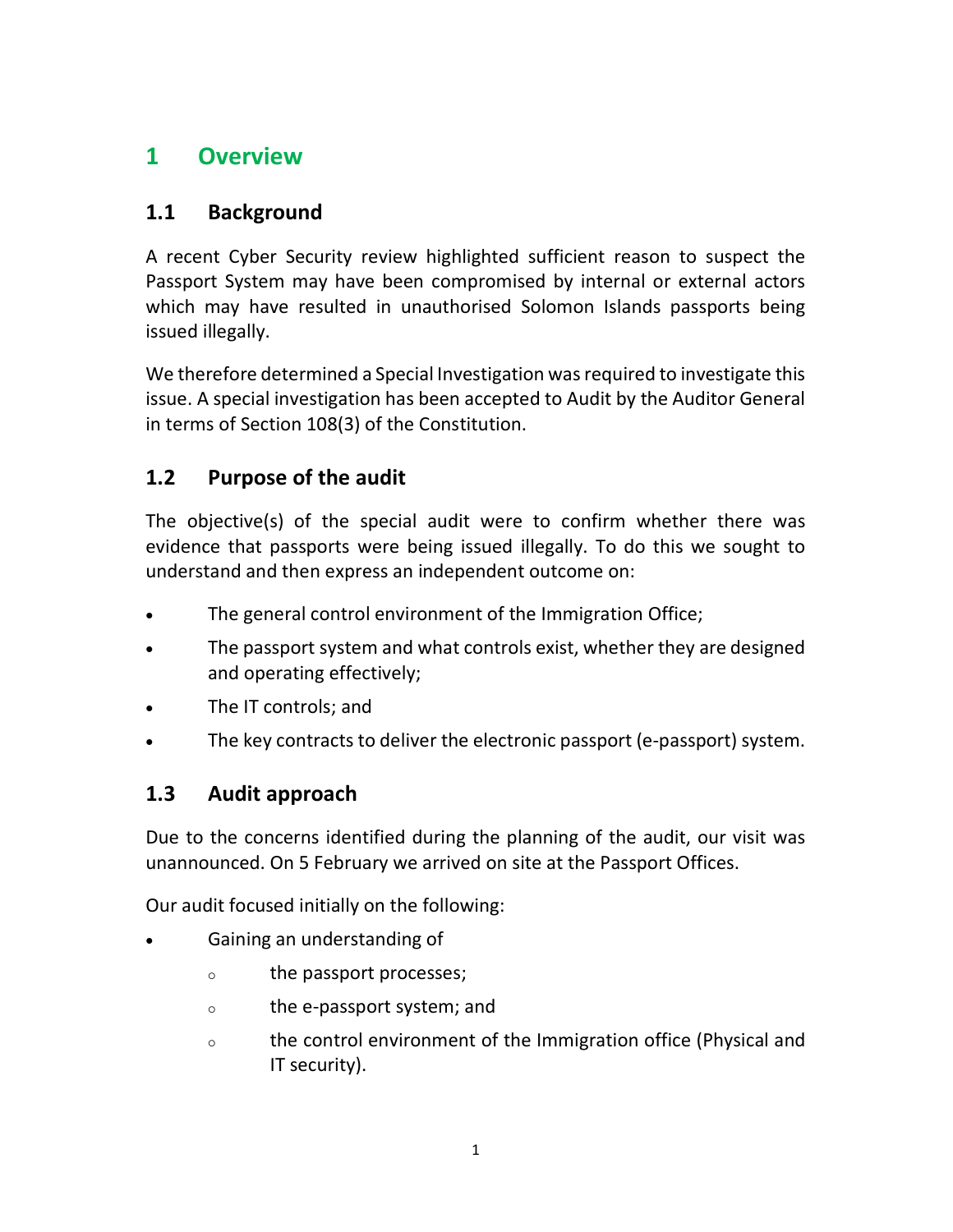Capturing the data within the system to undertake analysis of passport activity.

Having undertaken this analysis we then undertook testing of the system. We undertook analysis of data collected to investigate whether passports had been issued illegally. We then tested a sample of e-passport applications to assess whether the controls within the system were operating effectively to ensure compliance with the process to issue e-passports.

Our testing was directed by weaknesses observed during our onsite observations. Specifically the testing considered whether:

- Multiple passports were issued to individuals;
- Express processing of passports was in line with fees paid;
- There was compliance with the expected processes;
- Activity of Immigration Officers out of hours related to legitimate applications; and
- Any unusual activity of Immigration Officers was occurring outside their normal user functions.

We also considered whether contracts are managed appropriately to ensure value for money is achieved for the Solomon Islands.

Procedures performed to gather evidence in answering the audit question are as follows:

- Interview and Inquiry we have made enquiries of passport officers and management to gather information and explanation concerning specific audit matters;
- Review processes We reviewed current processes to identify controls that should mitigate risk of misstatement;
- Inspection We have inspected documentation including applications, evidence, and the passport system; and
- Observation We have observed processes and controls in operation.

Our audit was conducted using a risk based approach with audit tests focusing on the risk areas leading to our findings.

#### 1.4 Conclusion

Our testing has not found evidence of malicious actors in the system leading to the issue of unauthorised passports.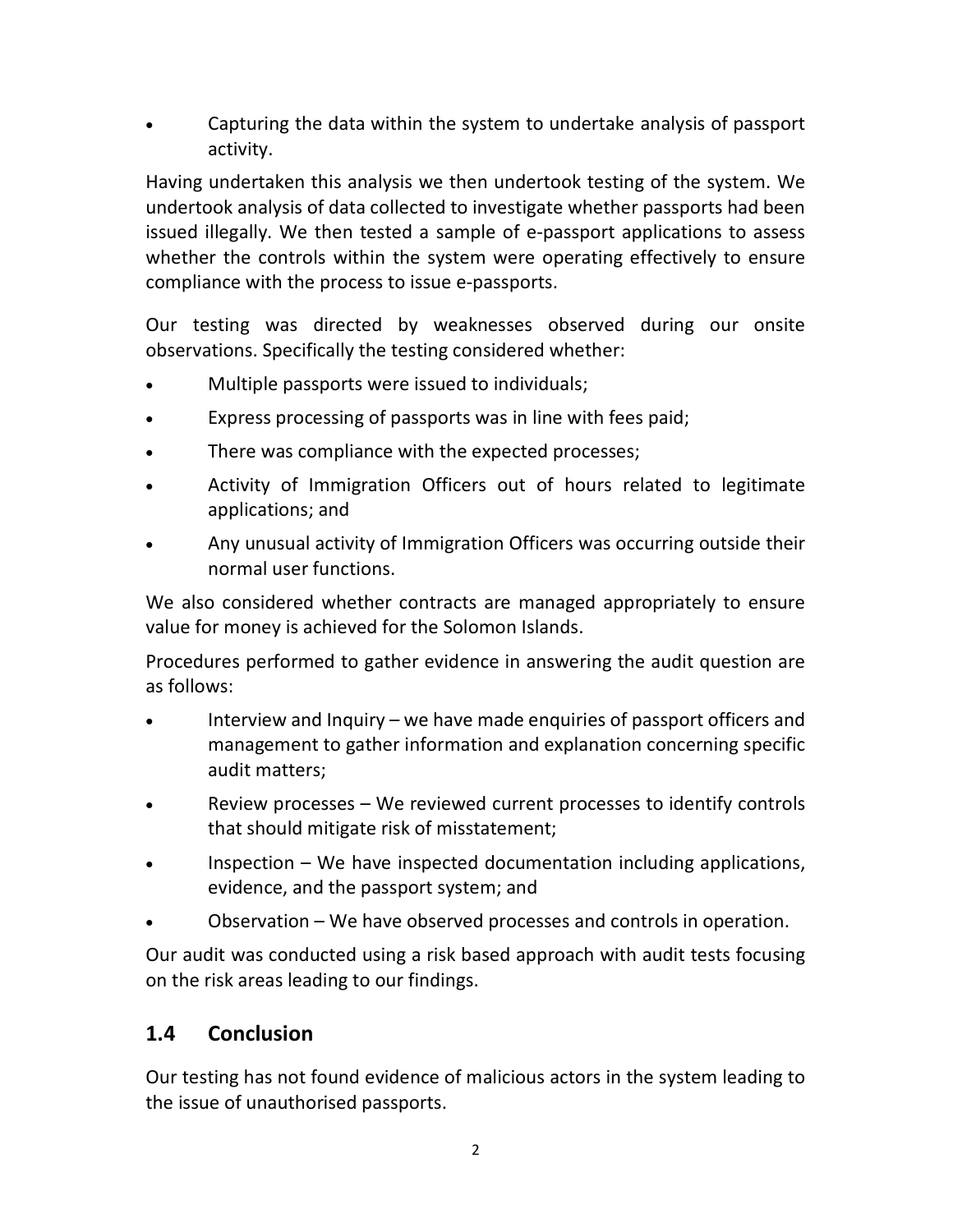We have found systematic failure in the controls within the Immigration Office. Due to the failure of these controls this creates opportunities which could be exploited. We are therefore unable to provide assurance that passports with false information have not been issued. This severely undermines the integrity of the Solomon Islands official travel document which could restrict the future rights of Solomon Islands passport holders travelling or working offshore.

Our testing has initially identified almost 700 individuals with possible multiple biometric passports (in the e-passport system) and up to 1500 possible multiple passports from the old passport system. We undertook testing of 27 of these individuals and confirmed ten had at least two live biometric passports in issue. Of the 27, 11 were also found to have a valid passport in the old system.

These are not deemed to be isolated incidents as our analysis and testing has shown a systemic failure of key controls relating to the issue of passports. This requires immediate corrective action to be taken.

We found the contract in place for the provision of the e-passport system had not been reviewed by the Solicitor or Attorney General prior to signing. We recommend engaging with the provider to resolve some of the gaps in the contract and to ensure a firm basis from which the delivery of the service can be monitored into the future.

Due to the national significance of the passport system and the reputational damage there could be through such control failings we recommend that the Ministry develop an action plan to address these issues as a priority.

Given the significance of the issues raised we will undertake a review in 3 months to confirm immediate priority actions have been undertaken followed by a review within 1 year to ensure ongoing progress is being made.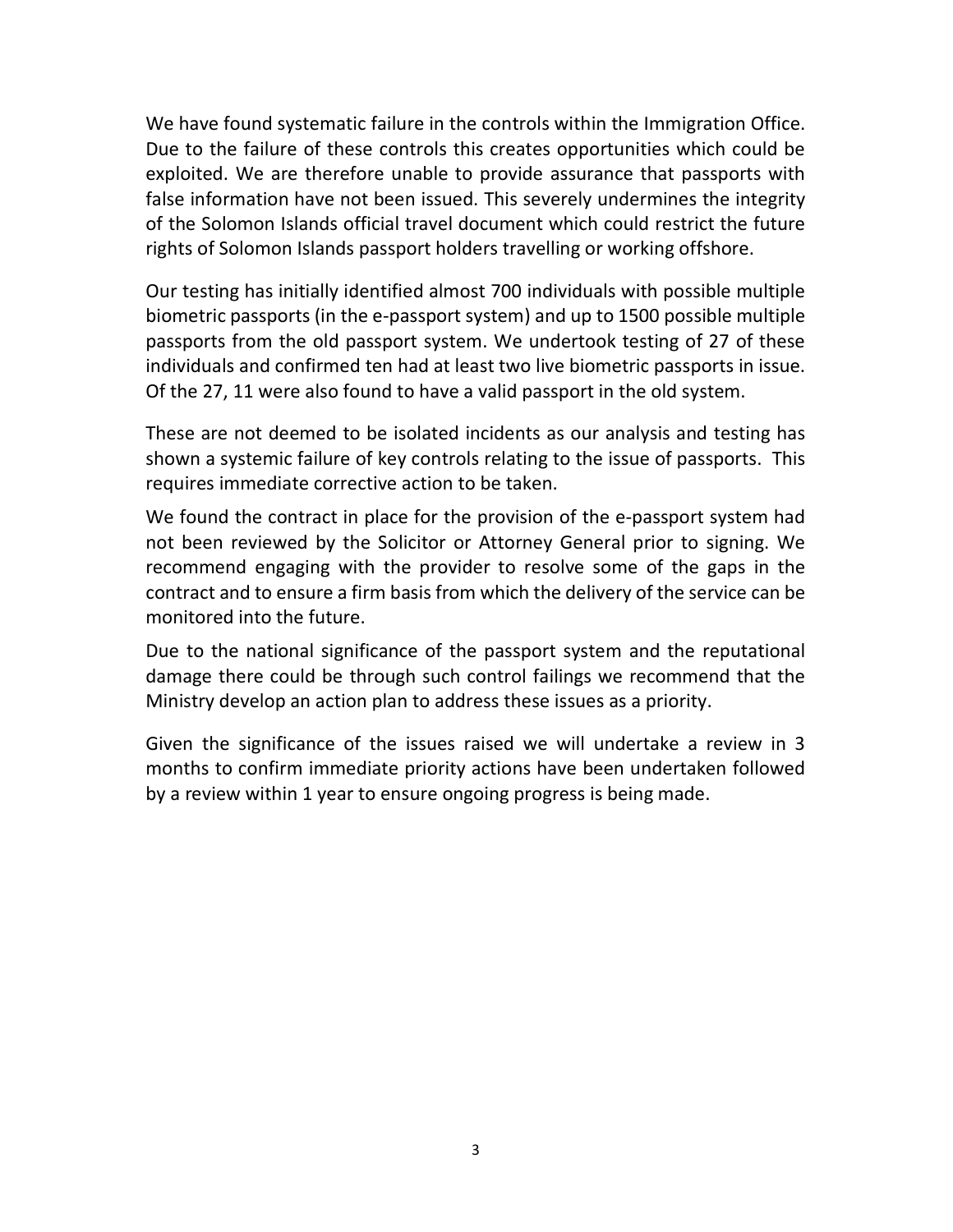### 2 Detailed findings

Our audit has revealed evidence of systematic failure in the operation of controls. Whilst we have not found evidence of fraudulent activity perpetrated by Officers or external parties within the system, we have observed that the control failures create opportunities which could be exploited by individuals to suit their purposes and are unlikely to be detected. This creates a significant issue for the Ministry which should be resolved immediately.

Our report highlights matters raised by the Ministry and matters we identified through the audit. The aim of this report is to provide as full a picture as possible so the Ministry can determine an appropriate course of action to respond and address the weaknesses.

### 2.1 Physical and IT security

Having undertaken this audit unannounced, we were able to assess the control environment of the Ministry. Our visit revealed a poor level of physical security over core passport processing functions and the system:

- The entrance door to the unit was unlocked despite security features being installed.
- The door from the public space was open so the public can come in for their photos but this meant they could then access the rest of the Office and have easy access to passports available for collection.
- There is no security in operation to the rooms where the blank passports and printing machine are held.
- The server room for the passport system is unlocked.
- Neither the blank passports nor the printed ones for collection were stored securely.
- Old application files are stored in boxes across the Office in areas which although shouldn't be, could be accessed by the public.

From an IT security perspective, passwords are a key control to ensure access to a system is controlled to only those authorised. They also provide a control to ensure segregation of duties. This is a key control in preventing unauthorised activity in a system.

We found that individual's shared their passwords with other staff to facilitate their access to a system. An example of this is if someone's account was locked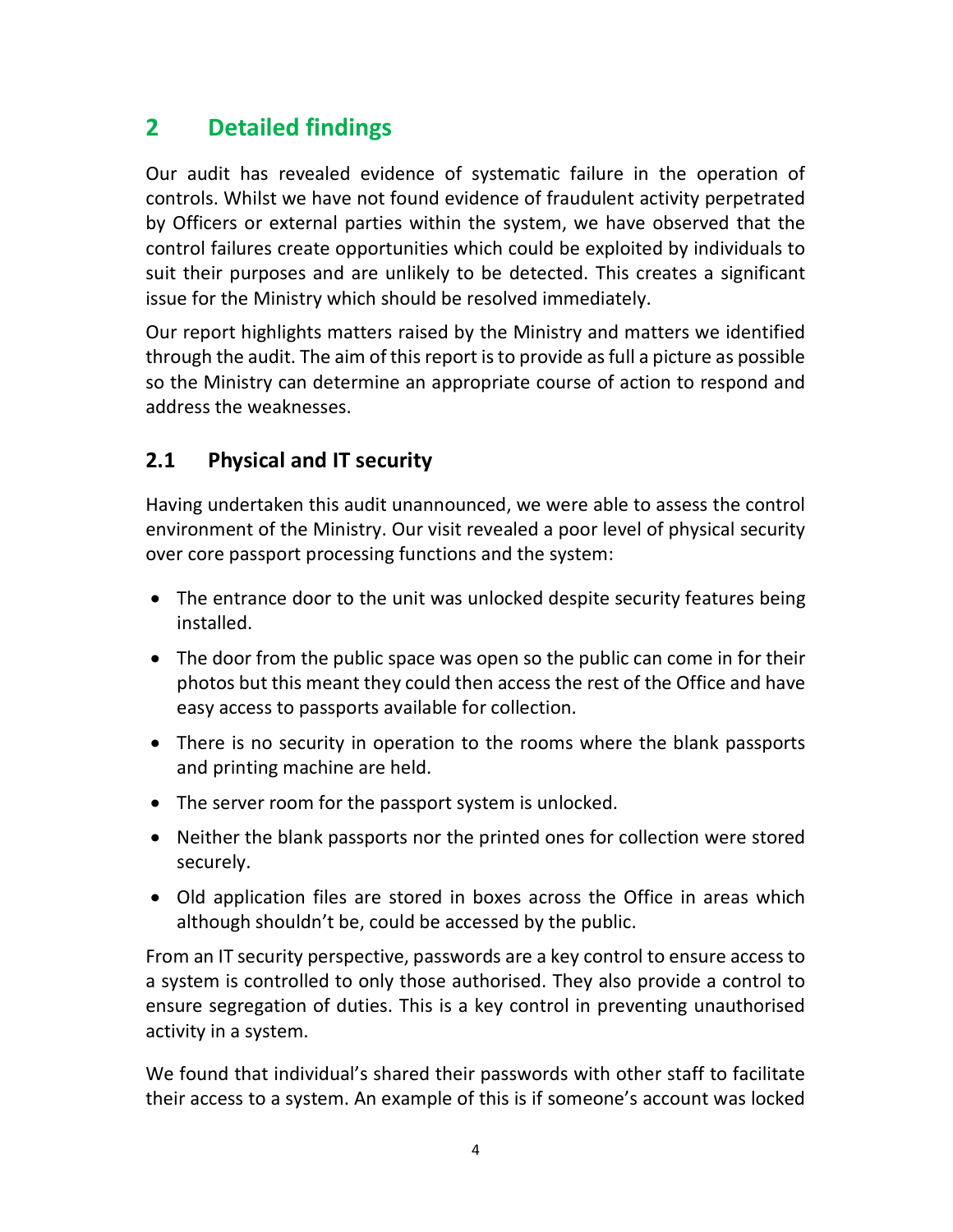and the administrator was not available to reset it, then other staff would provide their password so the individual could continue with their work.

As passwords are not regularly changed, this means that these passwords are known within the team and could allow individuals to access the whole system providing the opportunity to undertake unauthorised processing.

We also found that one of the Officers had the Administrator password which did not align with their user rights. Whilst this individual demonstrated good security of the password, they none the less had it and used it to access the system.

| #                       | <b>Rating</b> | <b>Recommendation</b>                                                                                                                       |
|-------------------------|---------------|---------------------------------------------------------------------------------------------------------------------------------------------|
| 1                       | High          | Review the physical and IT security measures and develop a<br>plan to address any deficiencies.                                             |
| $\overline{2}$          | High          | Enforce existing physical and IT security measures which are<br>in place are operating.                                                     |
| 3                       | High          | Re-set IT security passwords. Ensure all staff understand that<br>under no circumstances should they share their passwords.                 |
| $\overline{\mathbf{4}}$ | High          | Implement appropriate measures around password security<br>to ensure if anyone is locked out, this can be rectified in a<br>timely manner.  |
| 5                       | High          | Review the access rights associated with each member of<br>staff to ensure that it appropriately reflects their role within<br>the process. |

#### 2.2 Contract

We undertook a review of the contract in place for the e-Passport system. This included using expertise of the Solicitor General and the Ministry of Finance's procurement team. Our review has concluded that there is an uneven balance to the contract in favour of the provider and the contract does not address some key elements we would normally expect. Overall, we are seriously concerned that the contract was entered into in this form.

To illustrate this we have detailed two examples below: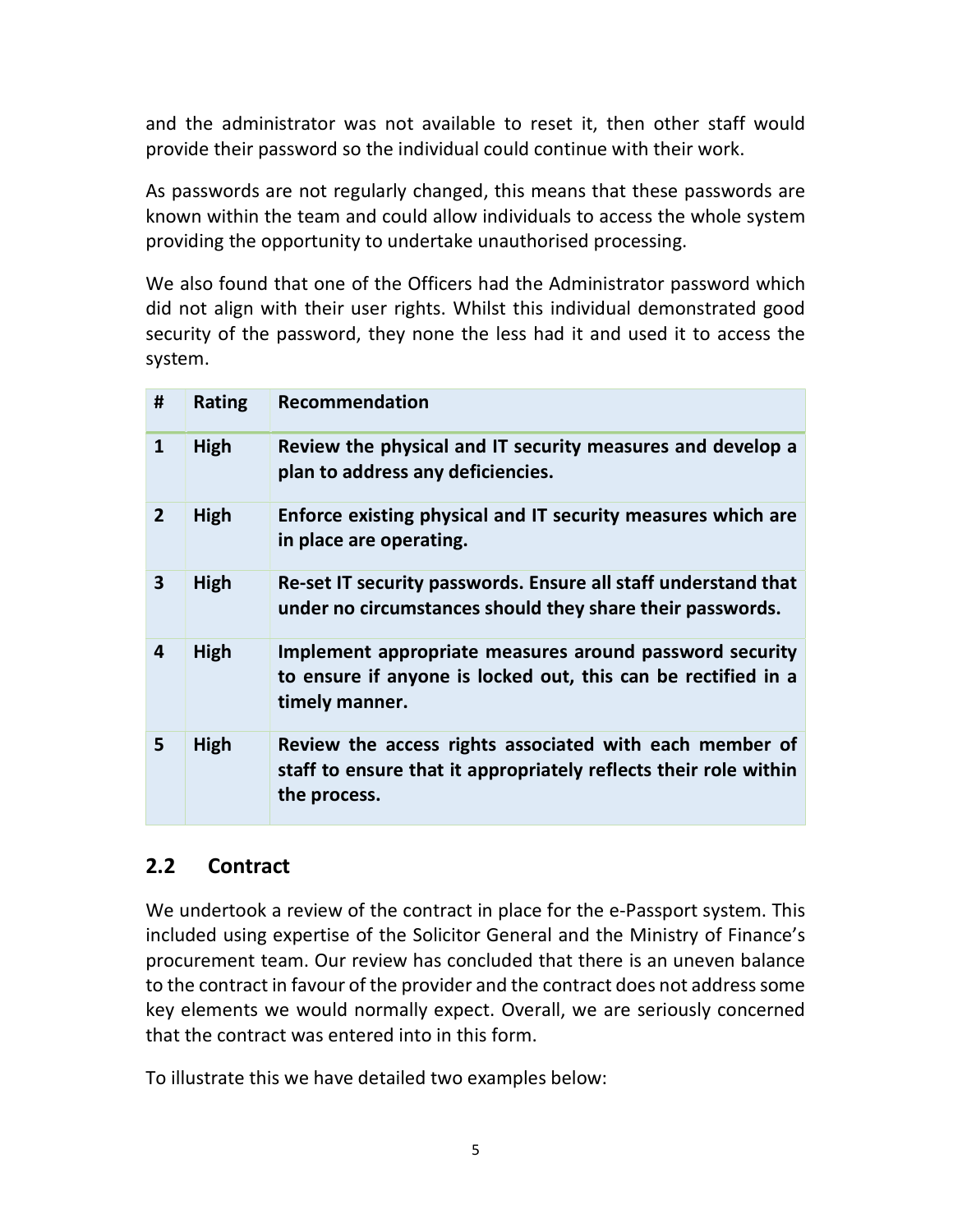| <b>Contractual clause</b>                                                                                                                                                                                                                                                                                                                                                 | <b>Audit Observation.</b>                                                                                                                                                                                                                                                                |
|---------------------------------------------------------------------------------------------------------------------------------------------------------------------------------------------------------------------------------------------------------------------------------------------------------------------------------------------------------------------------|------------------------------------------------------------------------------------------------------------------------------------------------------------------------------------------------------------------------------------------------------------------------------------------|
| The price of the contract is set out in<br>Schedule C. This states:<br>Minimum orders and price:                                                                                                                                                                                                                                                                          | Data from the e-passport system<br>shows that approximately 5500<br>passports were issued in 2018 and<br>2019.                                                                                                                                                                           |
| Electronic passport: 10,000 units per<br>year (agreed unit price of the electronic<br>passport: USD 110.00)                                                                                                                                                                                                                                                               | Pricing the contract on the basis of<br>passports is leading to a position that<br>blank passports are being stockpiled<br>as the Ministry tries to keep up with<br>the minimum order requirements,<br>despite not needing this level of<br>passports. This creates a security<br>issue. |
|                                                                                                                                                                                                                                                                                                                                                                           | We recommend the number of<br>passports required should be right<br>sized and if necessary, the payment<br>mechanism should be reviewed.                                                                                                                                                 |
| <b>Allocation of risk</b><br>$5.1.1(b)$ - the Government shall pay                                                                                                                                                                                                                                                                                                        | liquidated<br><b>The</b><br>damages<br>are<br>significantly balanced in the favour<br>of IRIS.                                                                                                                                                                                           |
| IRIS liquidated damages<br>of such<br>amount equivalent to the total sum<br>receivable in the next 5 year period by<br>IRIS under this BOT Agreement as if all<br>the Products were delivered to the<br>Government minus actual sum paid by contrast to the 20-year contract<br>the Government and received by IRIS<br>for all Products up to the date of<br>termination. | \$10,000 USD liability on the part of<br>IRIS does not provide sufficient<br>penalties<br>to<br>warrant<br>good<br>performance from the supplier in<br>term.                                                                                                                             |
| 10.1.1 - IRIS Corporation is to control<br>any pending litigation by a third party<br>and SIG will pay any subsequent award<br>but only with the consent of IRIS<br>Corporation.                                                                                                                                                                                          | is particularly<br>when<br><b>This</b><br>SO<br>considered in conjunction<br>with<br>section 10.1 where IRIS controls the<br>process for any litigation with the<br>Government.                                                                                                          |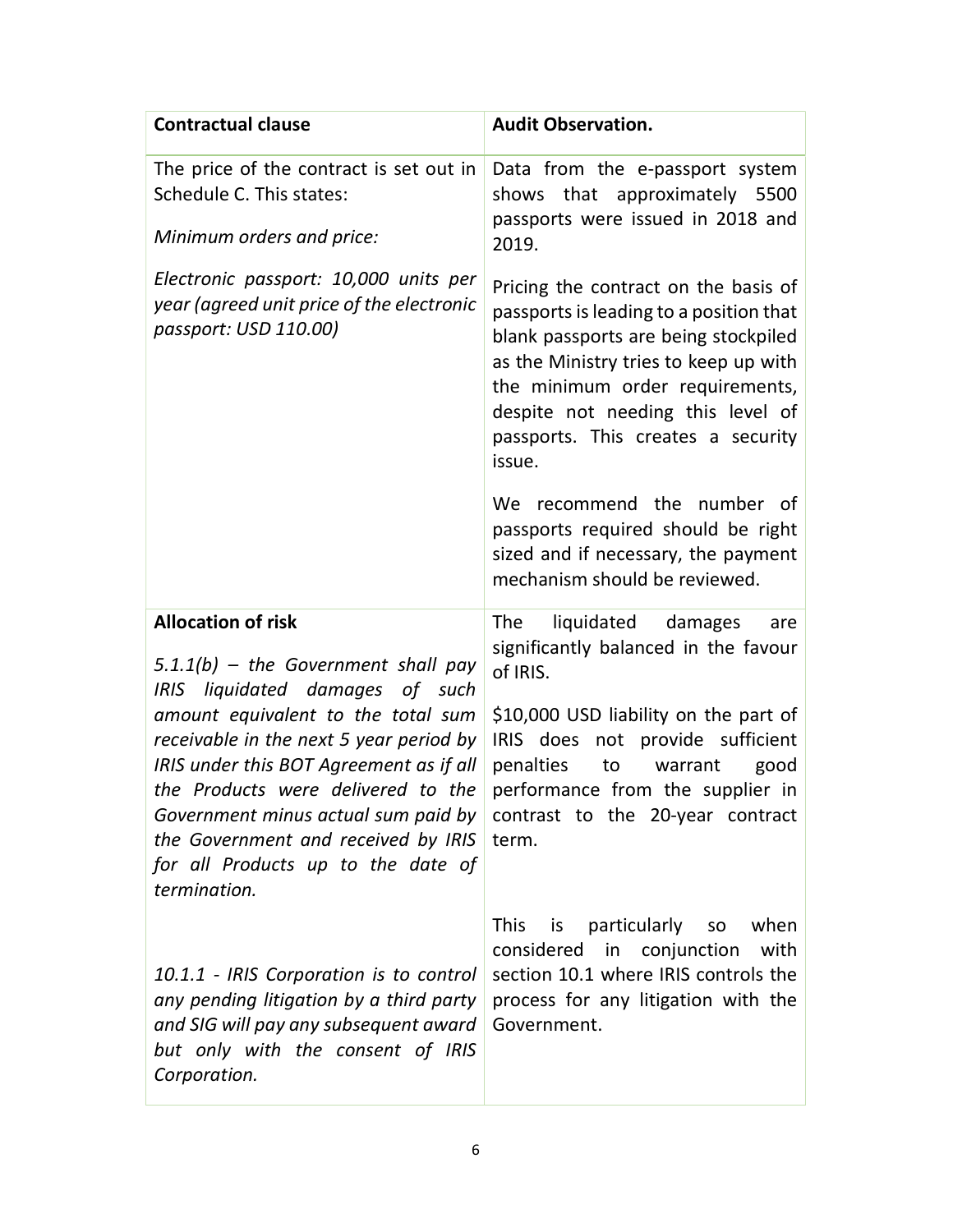| 14.1 - IRIS's entire liability shall not<br>exceed USD \$10,000 | This is compared to the costs for the<br>Government to terminate the<br>contract no matter the reason (and<br>this includes force majeure which<br>would normally be nil penalty) at<br>$$5.5m$ USD. |
|-----------------------------------------------------------------|------------------------------------------------------------------------------------------------------------------------------------------------------------------------------------------------------|
|-----------------------------------------------------------------|------------------------------------------------------------------------------------------------------------------------------------------------------------------------------------------------------|

We have discovered that the contract was not reviewed by the Solicitor General or Attorney General prior to signing. This is not good practice. By not complying with seeking the right advice, the outcome for the Solomon Islands is a contract which is unfairly balanced to the provider and poses a number of risks.

We recommend that the Ministry engages with the provider to seek a review of the clauses within the contract to see if some of the gaps and risks can be addressed.

| # | <b>Rating</b>   | Recommendation                                                                                                                                                                                              |
|---|-----------------|-------------------------------------------------------------------------------------------------------------------------------------------------------------------------------------------------------------|
| 6 | <b>Moderate</b> | Undertake a review of the contract and the provider's<br>performance and consider the options available to address<br>the serious weaknesses in the contract. Ensure appropriate<br>legal advice is sought. |

#### 2.3 Contract management

Through undertaking the investigation we discovered that key activities we would expect to have been undertaken as part of maintenance of the system have not occurred:

- Database maintenance the database logs on the SLBCENTRAL database which is one of the two primary passport application processing systems is currently at 400Gb.This indicates that no database maintenance or monitoring has been performed for some time. The immigration database logs are 400x higher than industry best practice for production systems, which is under 100Mb for optimal performance.
- Database backups have not worked since April 2019 the immigration databases have not been backed up for almost a year as the backup drive is at capacity. A critical systems failure now would mean a catastrophic loss of all transactions processed since the last backup or in worst case, the entire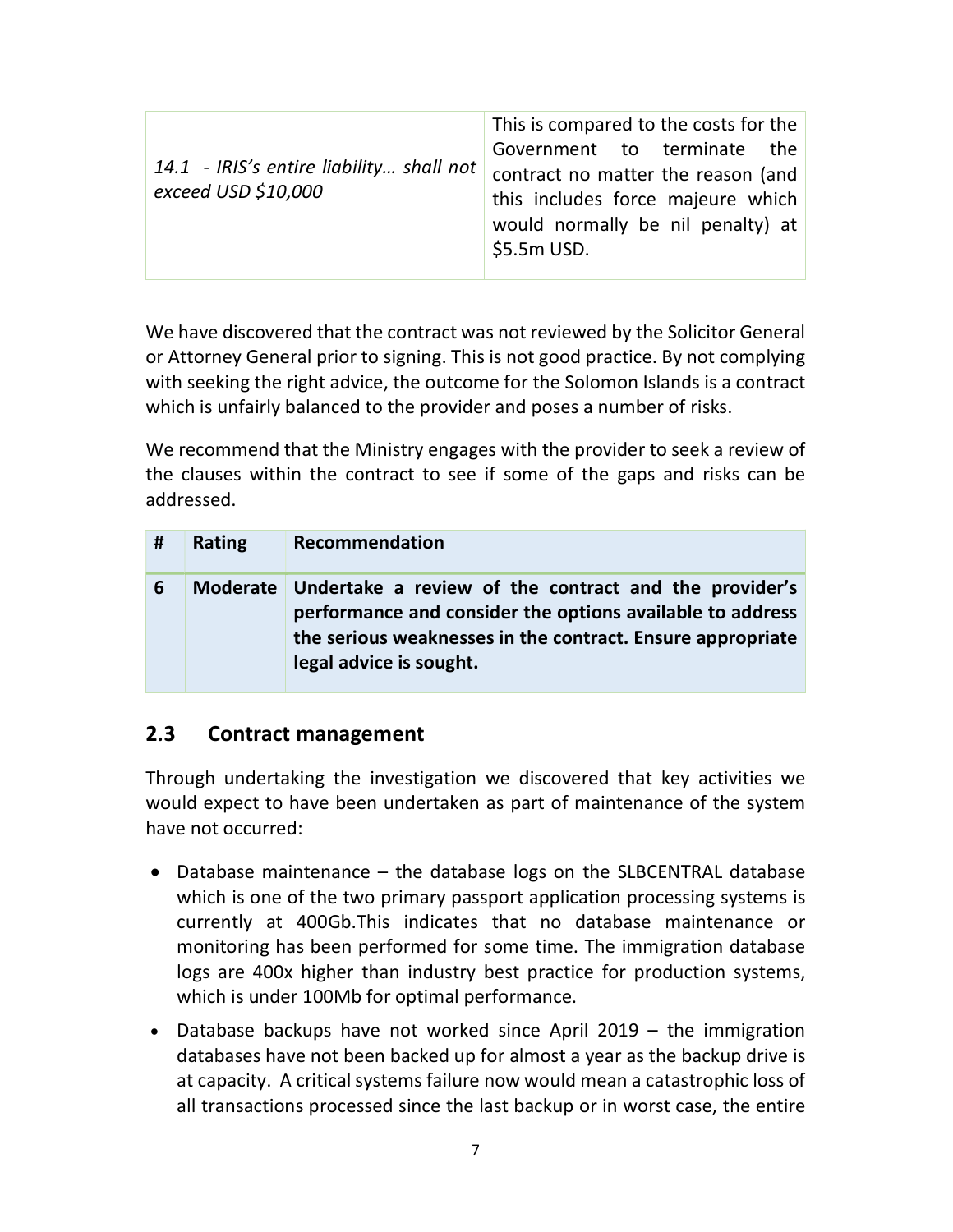dataset which could have a critical impact on the functioning of border control. <sup>1</sup>

- The Windows Server license had lapsed the database servers for IRIS is running on an unlicensed Windows Server operating system. This means that there is no support for critical patches to address software bugs or security vulnerabilities.
- $\bullet$  Database software is out of support the database the passport system is running on is Microsoft SQL Server 2014 which is out of support since 2016. This also means that there is no support for critical patches to address known software bugs or security vulnerabilities.
- $\bullet$  Signs of imminent hardware failure when attempting to perform backups, we experienced unusual errors which indicate that either the hardware controller or hard drive array  $2$  may be failing. Should it fail, it would lead to catastrophic failure of the system and data and the lack of backup would make it extremely difficult to recover any data, or result in an extended outage of the IRIS system.

It is our view that these issues demonstrate that the supplier has breached its stated obligations under the contract in relation to the basic systems maintenance or preventive maintenance.

In addition whilst we were on site the printer was not working causing temporary paper passports to be printed. Through testing we discovered that the scanner was not producing scans that were legible. These types of issues should have been immediately reported to the provider so they can take action to ensure the ongoing functioning of the system to avoid the kind of workarounds which are in place and are inadequate.

Given the absence of any service level agreements in the contract, there is no regular monitoring of the provider performance other than through the delivery of passports. Good contract management involves "tracking and monitoring delivery and costs, managing risks and relationships, conducting reviews and resolving problems managing performance during delivery<sup>3</sup>". In the absence of a specified framework to monitor performance, the Ministry should review the contract to understand the service and establish its own mechanisms to monitor performance.

<sup>-</sup><sup>1</sup> Note that our specialist IT auditors had to intervene by initiating a full back up on 5 February 2020 to help to mitigate the risk of catastrophic systems failure and data loss, but not all databases were successfully backed up.

<sup>&</sup>lt;sup>2</sup> Hard drive array is a data storage system used for block-based storage, file-based storage or object storage.

<sup>&</sup>lt;sup>3</sup> New Zealand Government Procurement: A guide to procurement.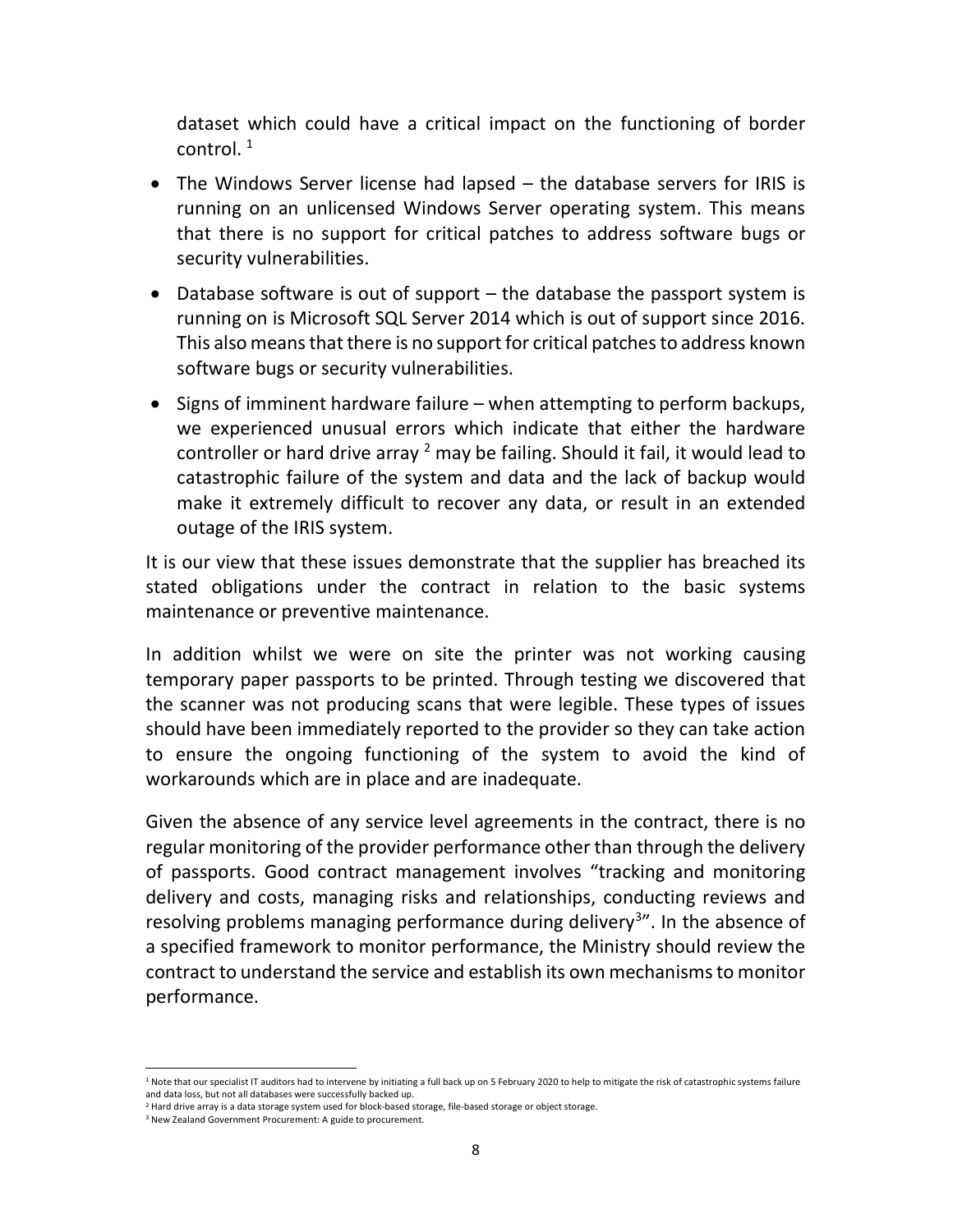| # | <b>Rating</b>   | Recommendation                                                                                                                                                                                              |
|---|-----------------|-------------------------------------------------------------------------------------------------------------------------------------------------------------------------------------------------------------|
| 6 | <b>Moderate</b> | Undertake a review of the contract and the provider's<br>performance and consider the options available to address<br>the serious weaknesses in the contract. Ensure appropriate<br>legal advice is sought. |
| 7 | <b>Moderate</b> | Ensure that deficiencies in the provision of the e-passport<br>system are raised with the provider in a timely manner.                                                                                      |
| 8 | <b>Moderate</b> | Determine appropriate measures of performance and<br>monitoring and<br>implement<br>contract<br>management<br>arrangements.                                                                                 |

#### 2.4 Opportunities to strengthen the passport process

We discussed the system with the Chief Immigration Officer and some of the Immigration Officers and observed how they processed passport applications. Through these observations, our walkthroughs of the system and testing undertaken we identified a number of issues with the process.

#### 2.4.1 Evidence required to support an application

The application form allows either a Birth Certificate, 2 signed statements or a Birth Notice to be submitted with the application form as evidence of the applicant's date of birth.

During the review, the Ministry raised their concern with us that the Birth Certificates were not a reliable document to evidence an applicant's date of birth. As a result they have ceased to accept these. During our review, we observed that the 2 signed statements are also not a reliable source of evidence with a number of fraudulent applications being pointed out to us. The Ministry have observed that they have little other reliable evidence to rely on to verify the date of birth.

In a similar way, concerns were raised around the evidence of citizenship for some applicants. In one instance provided to us during the audit, a certificate had been provided by the applicant and identified by Officers as fraudulent. This was confirmed when they consulted the Ministry of Home Affairs. Whilst this instance was successfully identified and a passport was not issued, the absence of a control which requires consultation with the Ministry of Home Affairs means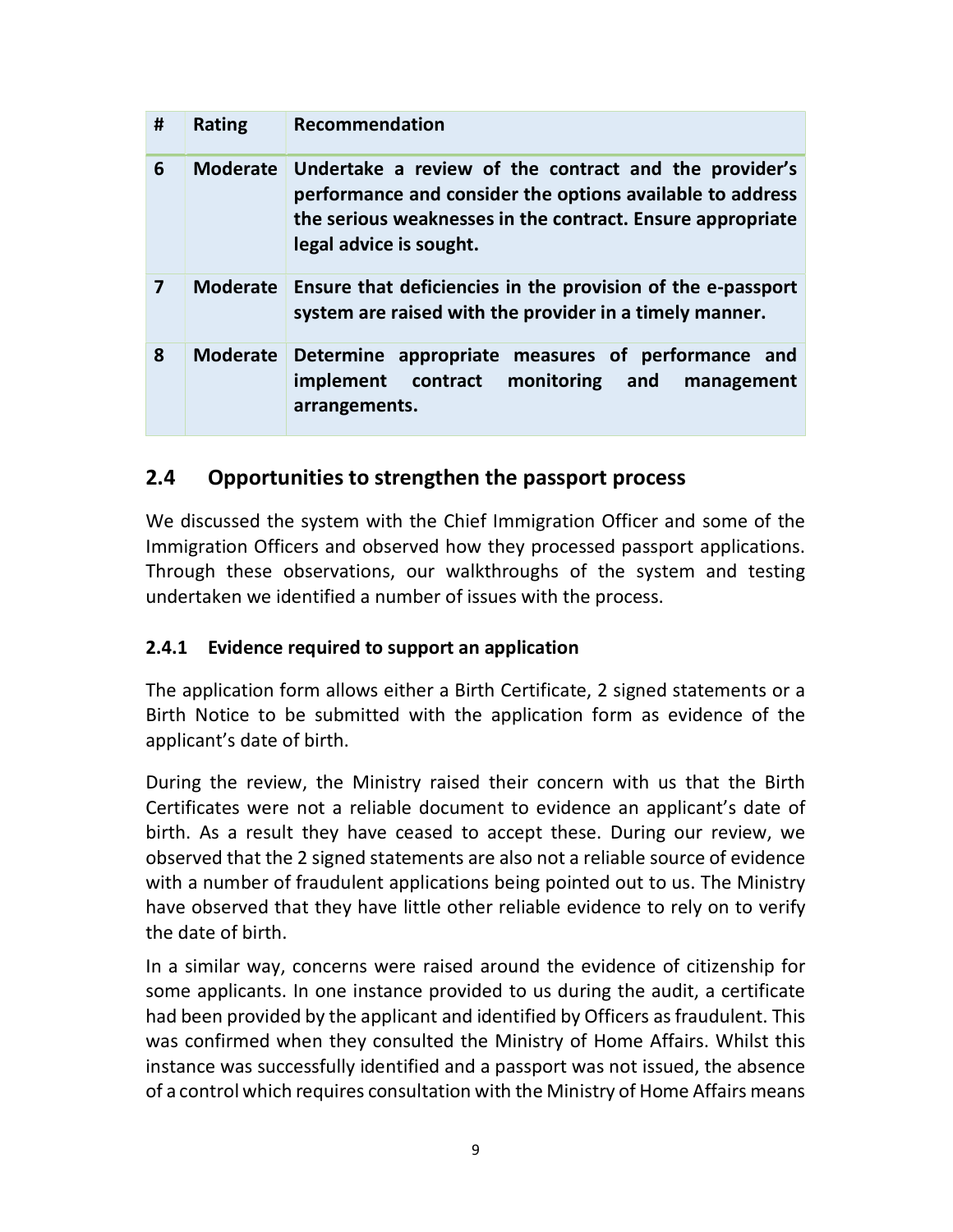that other such instances may not all be identified. Implementing a requirement to check all citizenship status with the Ministry of Home Affairs would strengthen the process.

| #  | <b>Rating</b>   | Recommendation                                                                                                                                                         |
|----|-----------------|------------------------------------------------------------------------------------------------------------------------------------------------------------------------|
| 9  | <b>Moderate</b> | Undertake a review of the evidence required to<br>demonstrate Date of Birth. Update legislation, regulations<br>and the application forms for the process accordingly. |
| 10 | High            | implementing a control which verifies the<br><b>Consider</b><br>accuracy of statements provided in the process to confirm<br>date of birth and citizenship.            |

#### 2.4.2 Multiple passports in circulation

The system will flag to an Officer when duplicate applications are being processed. One such example is if a finger print is already allocated to a passport in the system. However our audit found that some of these controls can and are being overridden.

We therefore undertook testing and have confirmed that there are a large number of citizens with multiple passports in issue.

The most common scenario which can cause this is when an applicant requests a new passport. If the system identifies that they already have a valid passport in issue, the Officers will cancel that application and re-process it as a new application following a lost passport and override the system warning. For the new application following a lost passport, the applicant has to provide evidence their original passport is lost (by providing a police report) and pay an additional fee.

Our testing of 27 applicants found that 10 of them had more than one valid passport in issue. The part of the process which seems to be missing is that when the new passport is created, the old one which is lost should be cancelled. The risk therefore is that malicious actors could gain access to a lost passport which is still valid.

This is further complicated by the fact that our observations of the process noted that the process to damage the old or erroneous passports, to show they are cancelled, was not effective.

During the review we asked to see examples of how erroneous passports printed were cancelled. We found that they had not been physically marked to show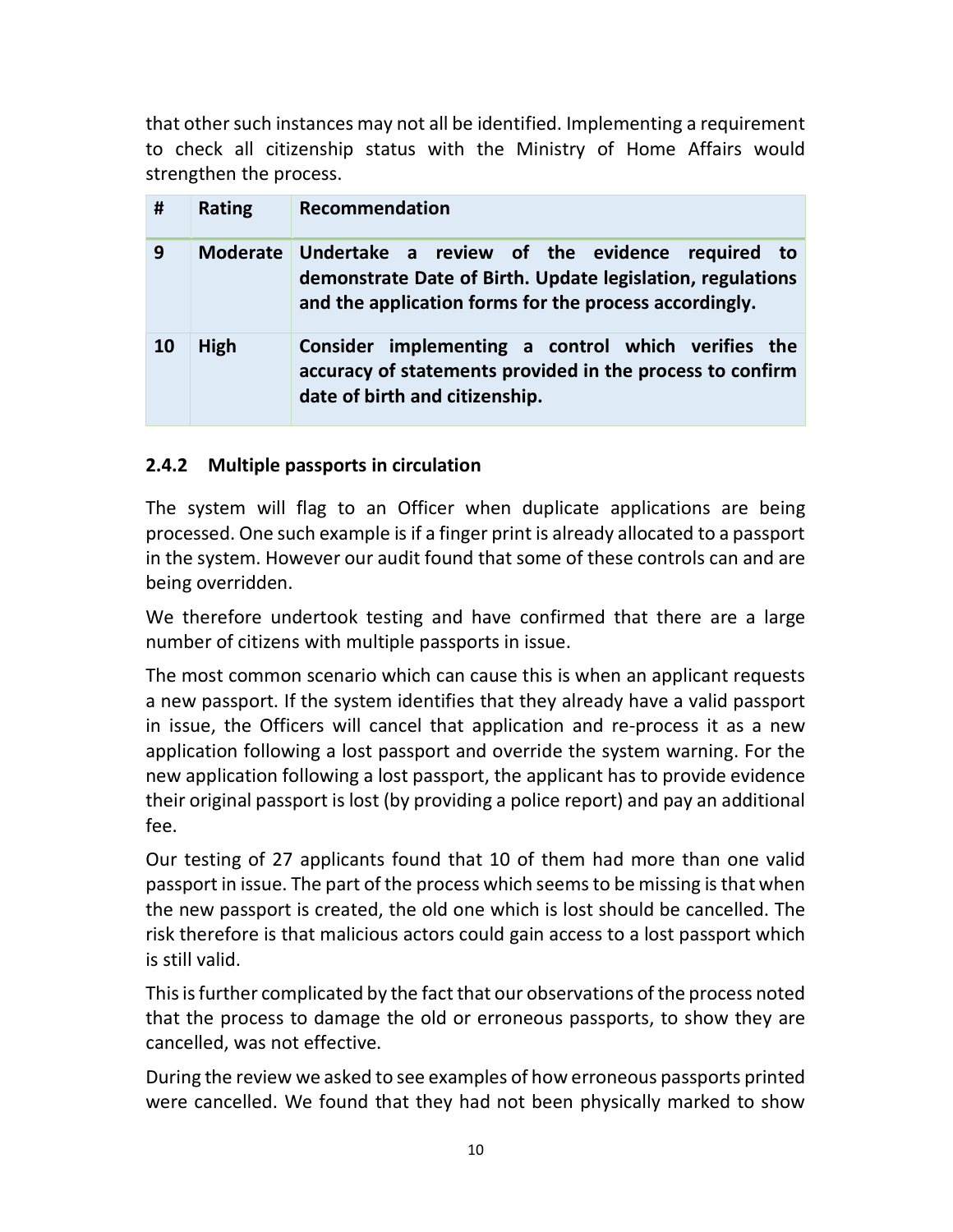cancellation. Furthermore, there seemed to be some confusion as to how the biometric passports should be marked to note their cancellation.

Our testing identified a couple of applicants that made multiple applications in a short period of time. In one instance, this was not in relation to a lost passport and appeared that the individual simply wanted a new passport. It is unclear why this would be necessary and poses the question whether there is any malicious intent behind this.

| #  |      | Rating Recommendation                                                                                                                                                                                                                                                                      |
|----|------|--------------------------------------------------------------------------------------------------------------------------------------------------------------------------------------------------------------------------------------------------------------------------------------------|
| 11 | High | Review the cases provided by audit to determine if multiple<br>passports for individuals are in issue and ensure the system is<br>updated to cancel the version which is old, replaced and no<br>longer valid.                                                                             |
| 12 | High | Liaise with the Supplier to confirm how:<br>• Lost or replaced passports should be treated in the<br>system and undertake training for staff to ensure this<br>doesn't occur in future.<br>• Erroneous or invalid passports should be marked to<br>ensure their cancelled status is clear. |

#### 2.4.3 System overrides

The ability to override an alert built into the system was also noted in other areas:

- A finger print is required as part of the biometrics. If the scanner won't read the fingerprint it can be processed without the fingerprint.
- A finger print is required to collect a passport. If the individual isn't there or the fingerprint reader not working, the passport can be issued anyway.

Finger print controls are built into the system as a means of having a unique identifier. By overriding the controls, Officers remove the ability to have this unique identifier and reduce the effectiveness of the control.

We found that although there is space in the system to record decisions, whether it is due to an override or another reason, the comments on the system are brief and often do not provide sufficient information to understand the decision making. As a result Officers usually record these on the manual application forms. Our audit found that these forms, once processed are not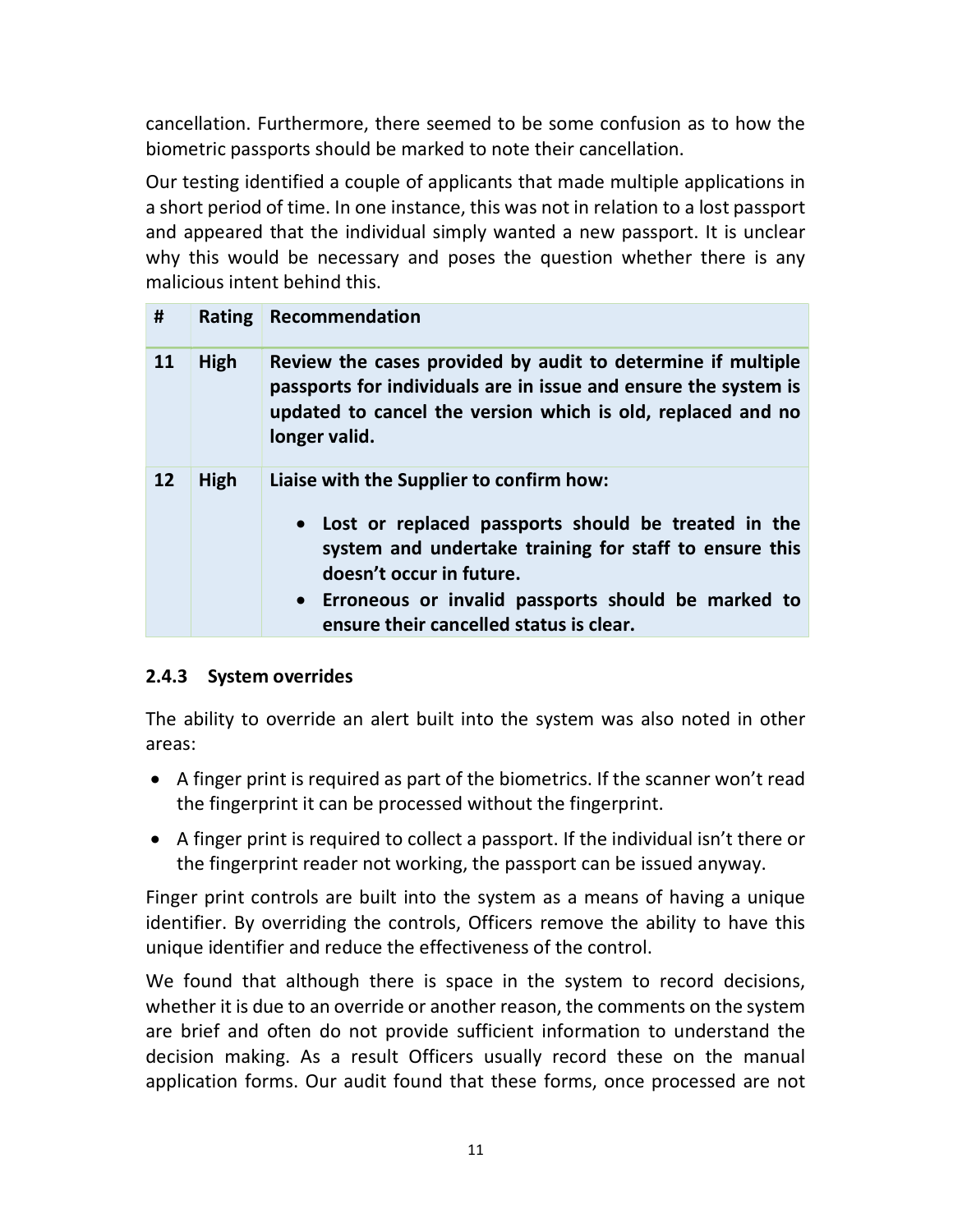stored securely or in order and are therefore hard to locate to evidence and audit the decision making.

| #  |      | Rating Recommendation                                                                                                                                                    |
|----|------|--------------------------------------------------------------------------------------------------------------------------------------------------------------------------|
| 13 | High | Consider building in controls which reviews where warnings<br>have been overridden so that any errors can be detected early<br>and corrective action taken if necessary. |

#### 2.4.4 Unusual processing

One of the possible indicators of fraudulent processing would be that one individual undertakes more of the process than normal or that they process the application out of normal hours.

We undertook testing to see if there was any evidence of such activity. Whilst we found no evidence of processing fraudulent passports we did find evidence of both these practices. Although we are unable to prove these activities were done with criminal intent, we are concerned that staff may have been put under pressure by members of the public service or wider community to process applications quickly and that this may be masking malicious or criminal intent. By acceding to such requests staff are left vulnerable to accusation when their activity may have been innocent.

Similarly, applicants can apply for express processing which will generally mean the passport will be ready within 5 days. We undertook analysis of processing to see if there was any indication that Officers were inappropriately fast-tracking applications. We found that for each application tested processed under 5 days, an express fee had been paid.

Officers explained to us that they generally attempt to respond to the urgency of the applicant and would therefore process within 24 hours if a departure was imminent. Whilst this shows a flexibility to customer service we noted that the Officers do not necessarily sight or retain evidence of the imminent departure and therefore the speed may be more self-interested or by the individual's poor planning. By prioritising such instances there is a risk that others are unnecessarily delayed, or that thorough investigation does not occur.

| #  | Rating | Recommendation                                                   |
|----|--------|------------------------------------------------------------------|
| 14 |        | Moderate   Out of hours activity should be reduced to a minimum. |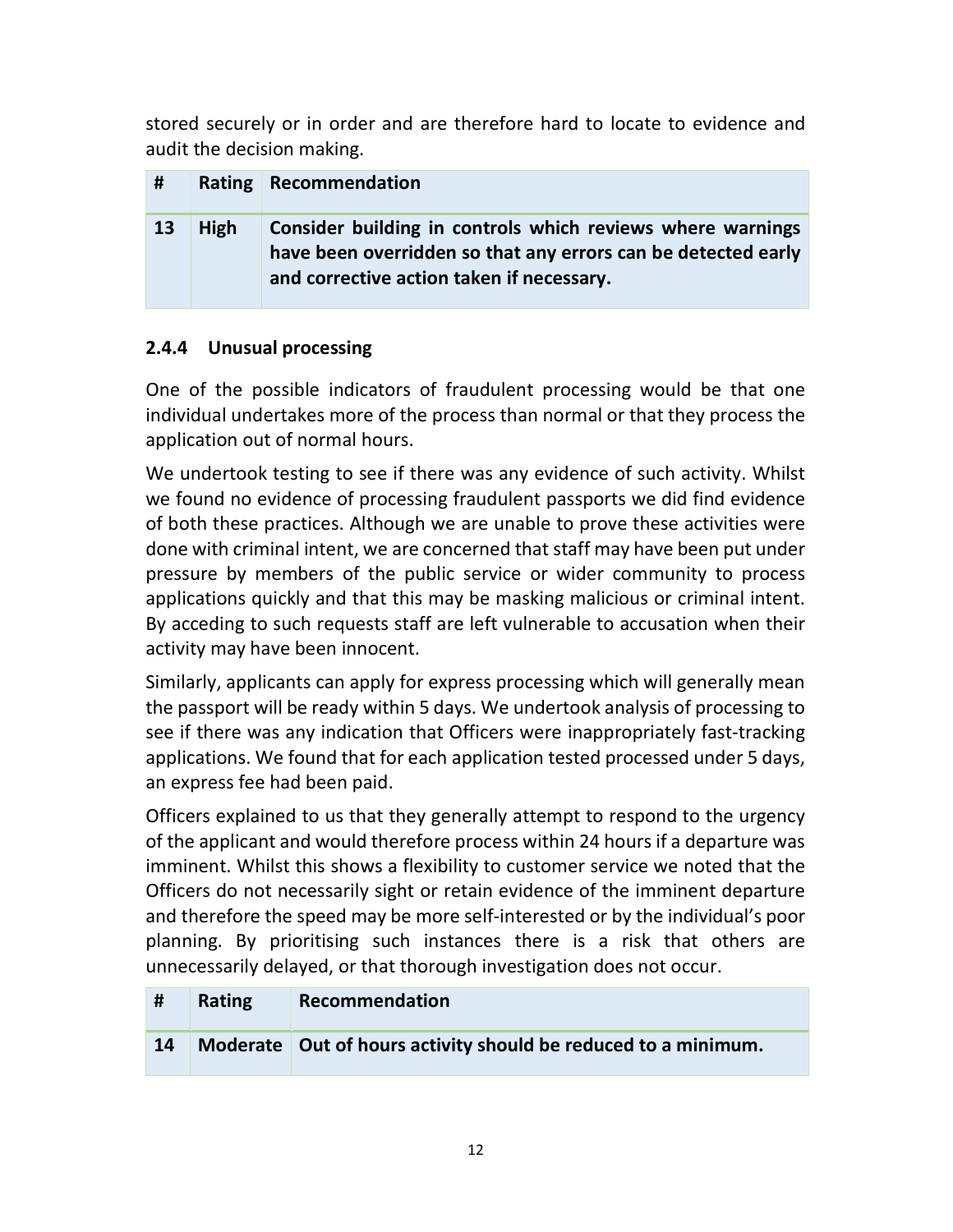| undertaken out of hours which should be reviewed           |  |
|------------------------------------------------------------|--|
| independently. Unusual activity should be investigated and |  |
| explained.                                                 |  |

#### 2.5 The old passport system

Whilst our focus has been on the operation of the new e-passport system, we have considered how the old system is being used.

The e- passports have been in issue since 2017, gradually replacing the old manual versions. The policy is that as an old passport expires, applicants can apply for a new biometric one. This means that over the period to 2026, the old passports will be phased out.

The Ministry informed us however that there have been occasions during the operation of the new biometric passports when the system wasn't operating (in one instance due to a shortage of biometric passports) which resulted in the old manual passports being issued instead. This means that the system may need to be maintained longer than 2026.

Through the audit we have observed a number of concerns with the ongoing operation of the old system:

- The old system is operated on Windows XP. This is unsupported and therefore at risk of being compromised due to known security vulnerabilities.
- The old system has not been backed up and given its age, there is a high likelihood that the system could fail (e.g. a hard drive crash) prior to 2026, resulting in loss of the passport database.
- We understand that Officers check the old system to confirm any information in an application and ensure the old passport has expired. During our visit we found that this may not occur consistently and as there is no evidence of this, it is not designed effectively as a control.
- Our testing has initially identified almost 1,500 individuals with possible multiple passports in the old passport system.
- Furthermore, our testing of the 27 applications for biometric passports found 11 individuals who had valid passports in both systems. Given our concern that old passports may not be effectively cancelled when issuing a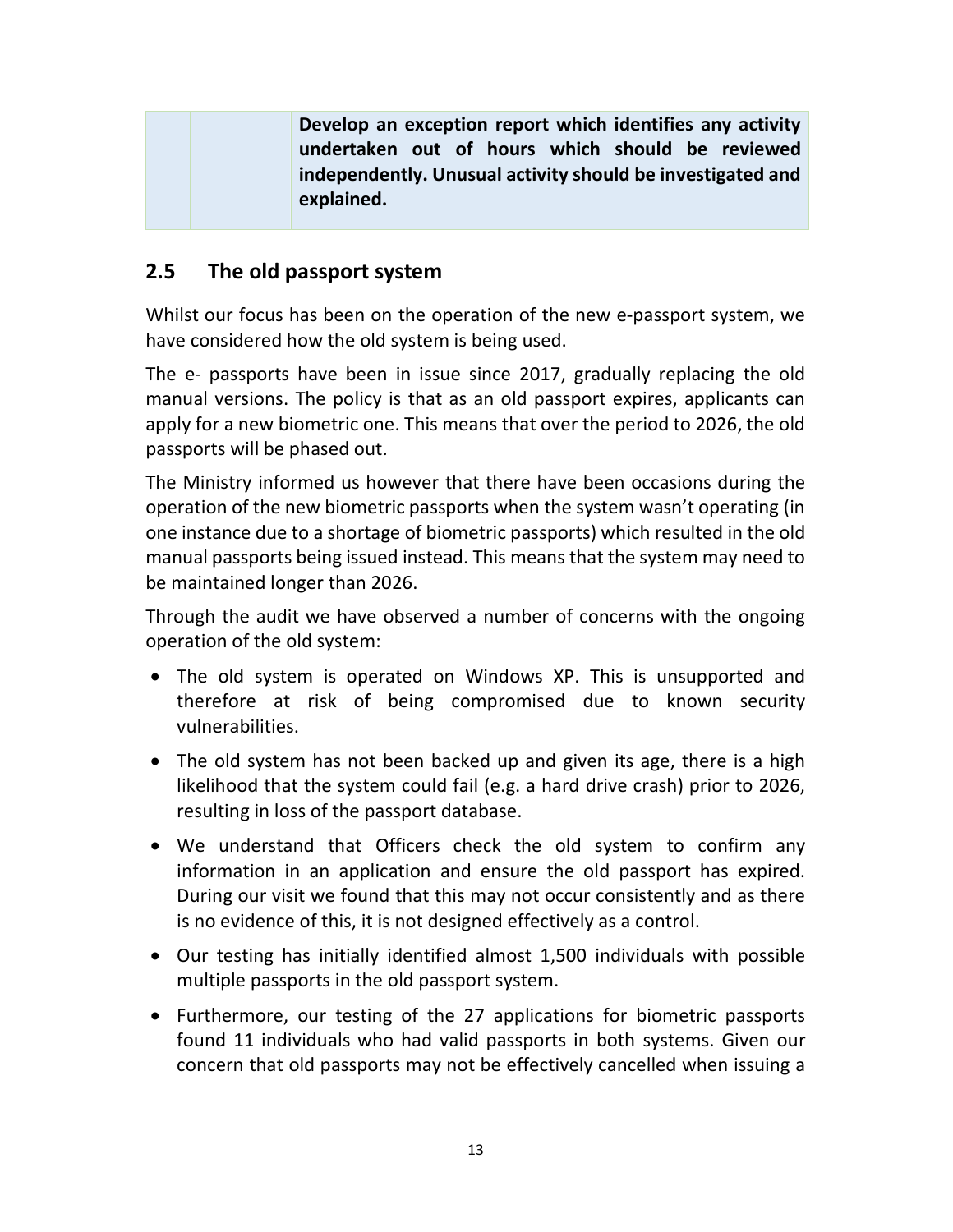new one, there is a risk that these old passports may still be in useable circulation.

We are aware of passports in worldwide use which are attempting to copy the old passport system. These are notified to Immigration as required. Given the increasing number of such instances, we recommend that the Ministry reviews whether it is appropriate to maintain this old system.

| #  | <b>Rating</b>   | Recommendation                                                                                                                                                                                                                                                                                                                                                                                                                                                                                |
|----|-----------------|-----------------------------------------------------------------------------------------------------------------------------------------------------------------------------------------------------------------------------------------------------------------------------------------------------------------------------------------------------------------------------------------------------------------------------------------------------------------------------------------------|
| 15 | <b>High</b>     | Review all passports issued in both systems to cancel with<br>immediate effect any instances where citizens are<br>recorded as having multiple passports within or between<br>systems.                                                                                                                                                                                                                                                                                                        |
| 16 | <b>Moderate</b> | Given the instances of fraud which are being reported to<br>the Ministry through worldwide activities, undertake a<br>review whether the old passport system should be<br>phased out sooner than currently planned.                                                                                                                                                                                                                                                                           |
| 17 | <b>Moderate</b> | Build in an effectively designed control which ensures the<br>verification of the old passport system for any valid<br>passports prior to issuing one within the new passport<br>system. This could be evidenced by a print out from the<br>system which is then attached to the application form and<br>scanned as part of the evidence to the e-passport system.<br>This should also include the cancellation of any replaced<br>passports in the old system when one is issued in the new. |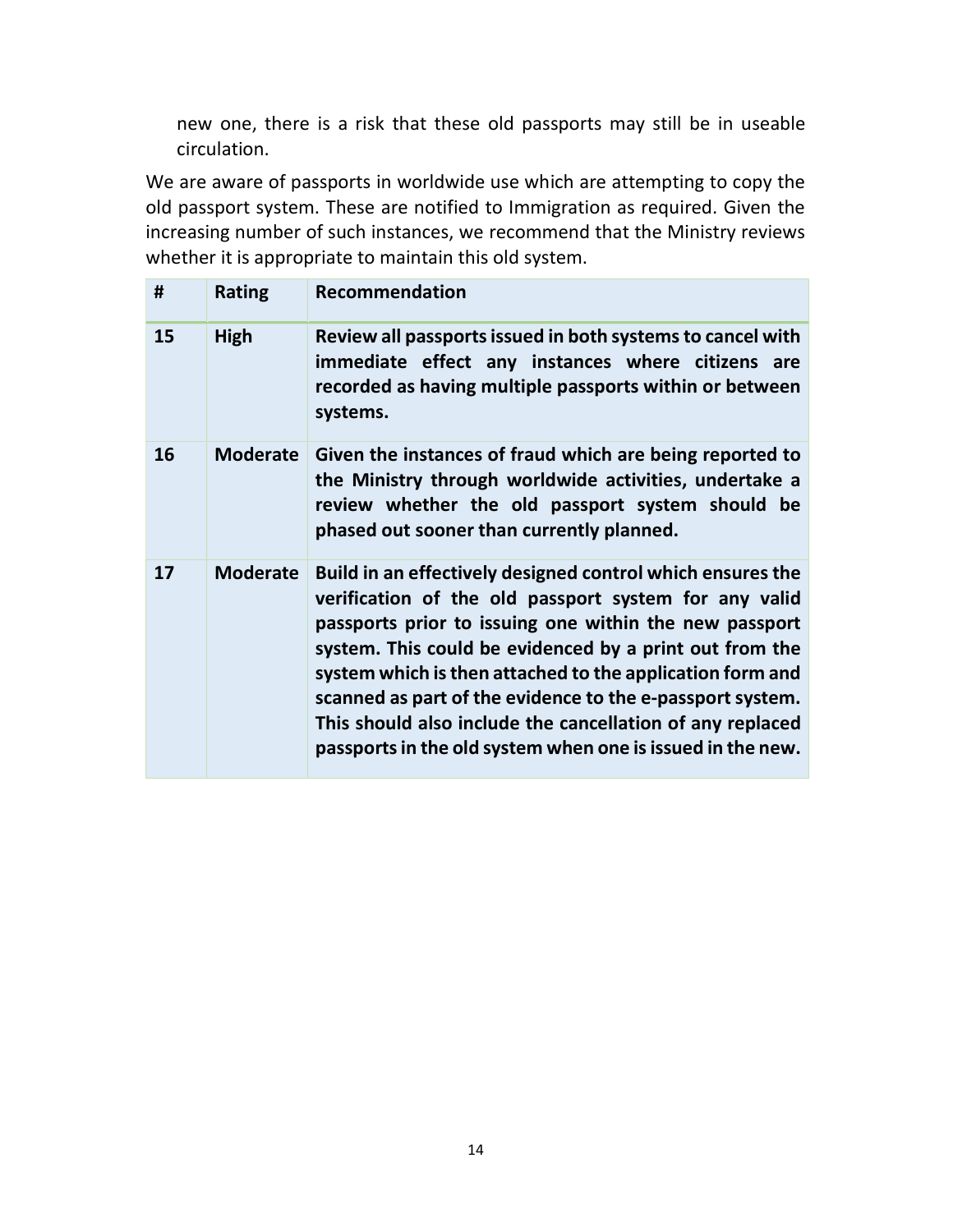## Appendix 1: Recommendation rating definition

| <b>Priority</b><br>Rating  | <b>Description of impact</b>                                                                                                                                                                |
|----------------------------|---------------------------------------------------------------------------------------------------------------------------------------------------------------------------------------------|
| High                       | Matters which may pose a significant business or financial risk to the<br>$\bullet$<br>entity; and / or                                                                                     |
|                            | Matters that have resulted or could potentially result in a modified<br>or qualified audit opinion if not addressed as a matter of urgency by<br>the entity; and $/$ or                     |
|                            | Moderate risk matters which have been reported to management in<br>$\bullet$<br>the past but have not been satisfactorily resolved or addressed.                                            |
| <b>Moderate</b>            | Matters of a systemic nature that pose a moderate business or<br>$\bullet$<br>financial risk to the entity if not addressed as high priority within the<br>current financial year; and / or |
|                            | Matters that may escalate to high risk if not addressed promptly; and<br>/ or                                                                                                               |
|                            | Low risk matters which have been reported to management in the<br>past but have not been satisfactorily resolved or addressed.                                                              |
| Low                        | Matters that are isolated, non-systemic or procedural in nature; and<br>$\bullet$<br>/ or                                                                                                   |
|                            | Matters that reflect relatively minor administrative shortcomings<br>$\bullet$<br>and require action in order to improve the entity's overall control<br>environment.                       |
| Improvement<br>Opportunity | Matters of a procedural or administrative nature which could<br>$\bullet$<br>improve the efficiency or effectiveness of entity level, systemic or<br>transactional processes.               |

A description of the ratings as applied to our recommendations is set out below: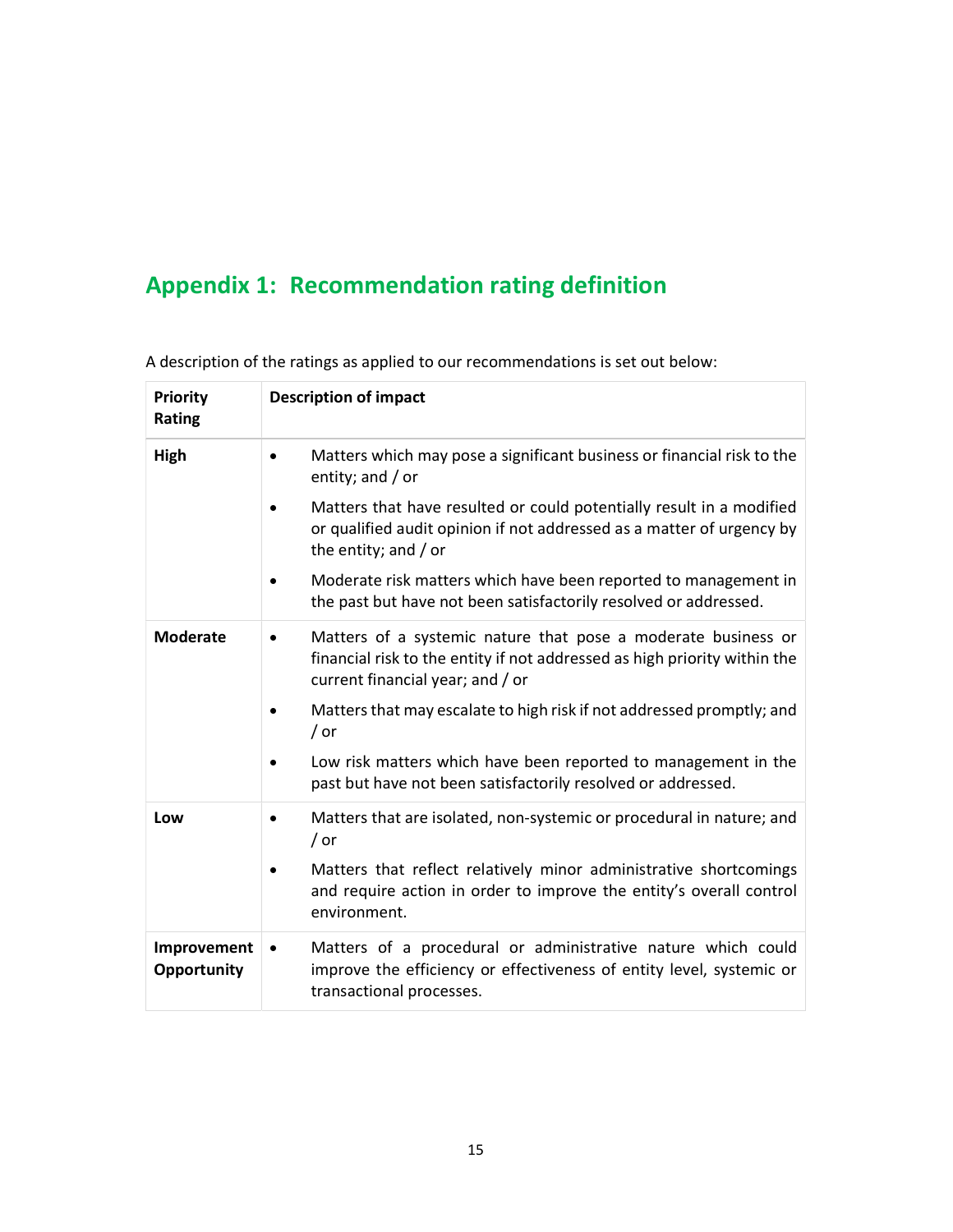## Appendix 2: Recommendations action plan

| <b>Audit Issue</b>        | <b>OAG Recommendations</b>                                                                                                                                                                                                                                                                                                                                                                                                                                                                                                                                                                                                                                                | Detail Action that is to be / has<br>been Taken                                                                                                                                                                                                                                                                                                                           | Responsible<br><b>Officer</b>                                                                                                                                               | <b>Target</b><br><b>Date</b>                                                    | <b>OAG Response</b>                                                                                            |
|---------------------------|---------------------------------------------------------------------------------------------------------------------------------------------------------------------------------------------------------------------------------------------------------------------------------------------------------------------------------------------------------------------------------------------------------------------------------------------------------------------------------------------------------------------------------------------------------------------------------------------------------------------------------------------------------------------------|---------------------------------------------------------------------------------------------------------------------------------------------------------------------------------------------------------------------------------------------------------------------------------------------------------------------------------------------------------------------------|-----------------------------------------------------------------------------------------------------------------------------------------------------------------------------|---------------------------------------------------------------------------------|----------------------------------------------------------------------------------------------------------------|
| Physical &<br>IT security | 1. Review the physical and IT security<br>measures and develop a plan to<br>address any deficiencies.<br>Enforce existing physical<br>and IT<br>2.<br>security measures which are in place<br>are operating.<br>Re-set IT security passwords. Ensure<br>3.<br>all staff understand that under no<br>circumstances should they share their<br>passwords.<br>Implement appropriate<br>4.<br>measures<br>around password security to ensure if<br>anyone is locked out, this can be<br>rectified in a timely manner.<br>Review the access rights associated<br>5.<br>with each member of staff to ensure<br>that it appropriately reflects their role<br>within the process. | Immigration had liaised with Iris<br>Corporation Berhad in Malaysia<br>to review the IT security<br>Request to have Electronic door<br>for passport office approved by<br>DOI/PS<br>Action has been taken to re-set IT<br>security Passport<br>Relocated of password to<br>passport officers already done<br>Re-allocated of each officer to<br>each workflow station and | Iris Company<br>engineer<br>Patrick Fataga,<br>MCILI, PIO<br>Director of<br>Immigration (DOI)<br>Director of<br>Immigration<br>Chief Immigration<br><b>Officer Passport</b> | 5-9 Oct. 20<br>3-14 Aug.<br>20<br>20 July 20<br>Ongoing<br>process<br>18 May 20 | OAG<br>acknowledges the<br>proposed actions<br>and will follow-up<br>progress to<br>monitor<br>implementation. |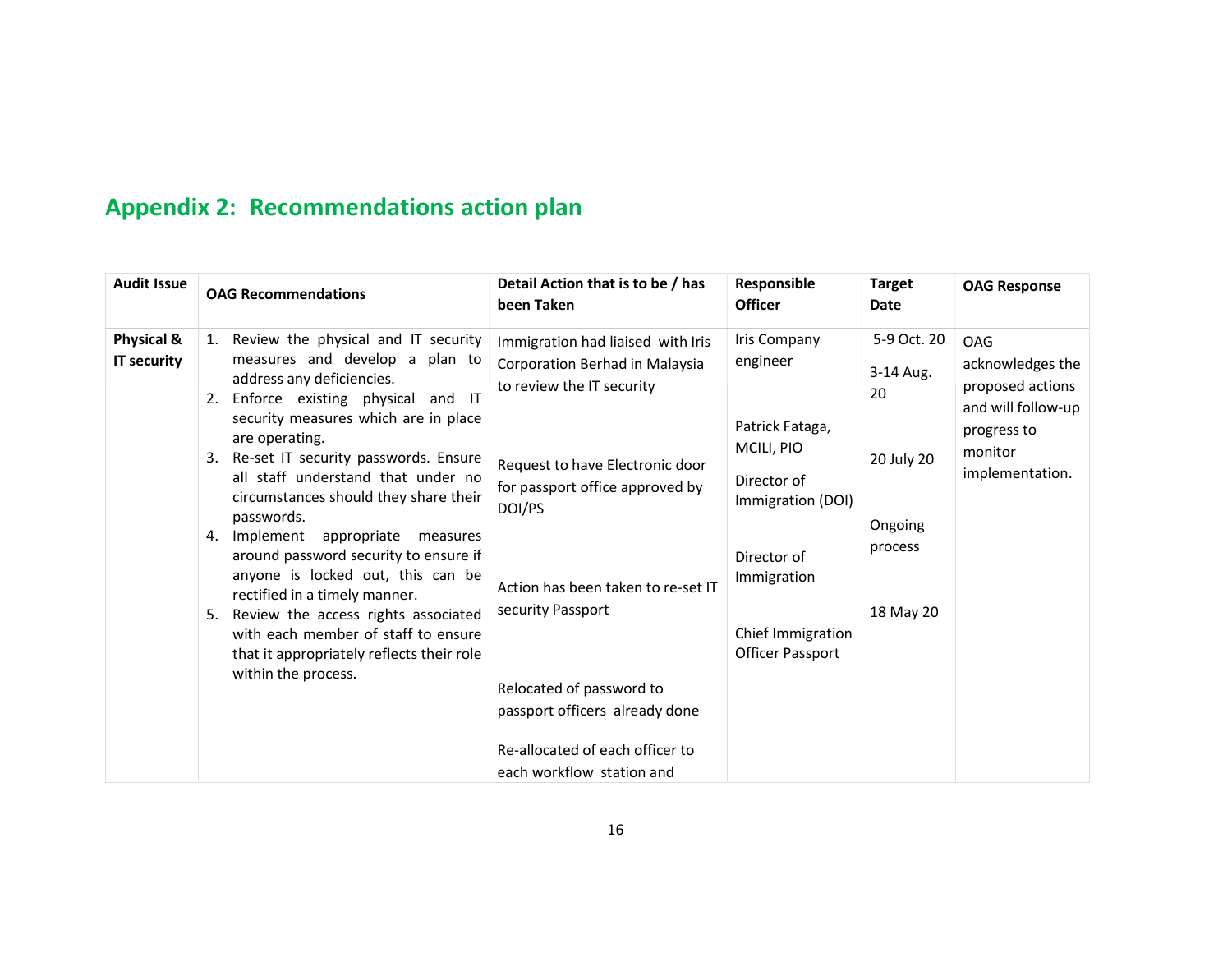|                                                      |                                                                                                                                                                                                                                                                                                                                                  | processes of e-passport has been<br>done                                                                                                                                                |                                                                       |                                    |                                                                                                                       |
|------------------------------------------------------|--------------------------------------------------------------------------------------------------------------------------------------------------------------------------------------------------------------------------------------------------------------------------------------------------------------------------------------------------|-----------------------------------------------------------------------------------------------------------------------------------------------------------------------------------------|-----------------------------------------------------------------------|------------------------------------|-----------------------------------------------------------------------------------------------------------------------|
| Contract<br>Manageme<br>nt                           | that deficiencies<br>1.<br>Ensure<br>in<br>the<br>provision of the e-passport system are<br>raised with the provider in a timely<br>manner.<br>Determine appropriate measures of<br>2.<br>performance and implement contract<br>monitoring<br>and<br>management<br>arrangements.                                                                 | Imm to liaise with PMO & AG to<br>review the contract with Iris<br>Company<br>Imm to liaises with PMO and<br>Attorney General to review the<br>Contract with Iris Corporation<br>Berhad | PMO/AG/Iris<br>Comp Berhad<br>PMO, AG & Iris<br>Corporation<br>Berhad | 16 Nov. 20<br>16 Nov. 20           | OAG<br>acknowledges the<br>proposed actions<br>and will follow-up<br>progress to<br>monitor<br>implementation.        |
| Evidence<br>required to<br>support an<br>application | Undertake a review of the evidence<br>1.<br>required to demonstrate Date of Birth.<br>Update legislation, regulations and<br>the application forms for the process<br>accordingly.<br>Consider implementing a control<br>2.<br>which verifies the accuracy of<br>statements provided in the process to<br>confirm date of birth and citizenship. | Application forms and Date of<br>birth document revised<br>Legislation & regulation approved<br>for review<br>Renewed approaches and revised                                            | CIO/PPT<br>Immigration, AG<br>& PIDC                                  | 2-31 Mar.<br>20<br>Jan-March<br>21 | <b>OAG</b><br>acknowledges the<br>proposed actions<br>and will follow-up<br>progress to<br>monitor<br>implementation. |
|                                                      |                                                                                                                                                                                                                                                                                                                                                  | requirement already established                                                                                                                                                         | Imm, Citizenship<br>& Birth Registry                                  | 3 Feb. 20                          |                                                                                                                       |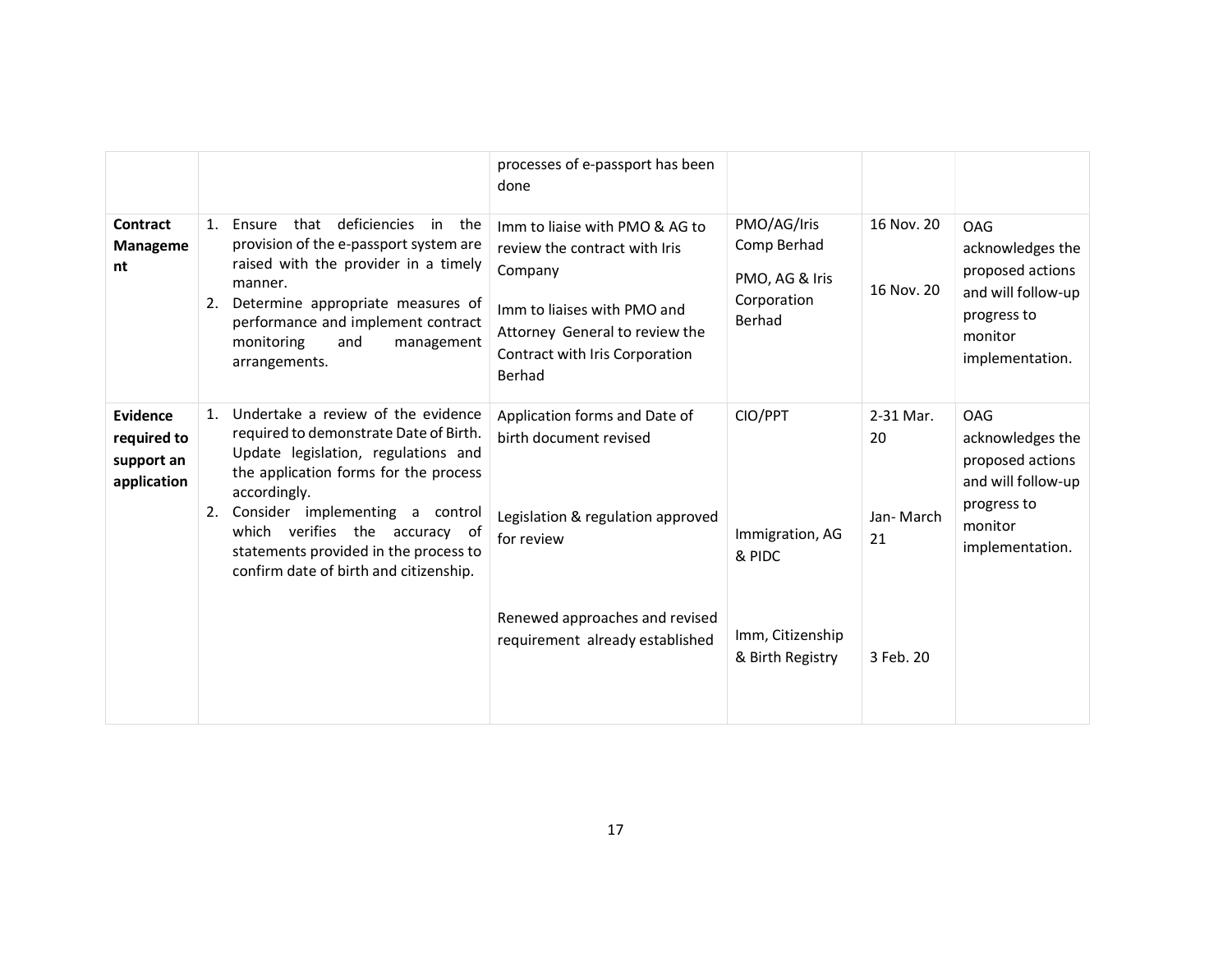| <b>Multiple</b><br>passports<br>in<br>circulation | 1. | Review the cases provided by audit to<br>determine if multiple passports for<br>individuals are in issue and ensure the<br>system is updated to cancel the<br>version which is old, replaced and no<br>longer valid.<br>2. Liaise with the Supplier to confirm<br>how:<br>Lost or replaced passports should<br>be treated in the system and<br>undertake training for staff to<br>ensure this doesn't occur in<br>future.<br>Erroneous or invalid passports<br>$\bullet$<br>should be marked to ensure their<br>cancelled status is clear. | Proposal to review the issue of<br>multiple passports in circulation<br>has been submitted to Iris<br><b>Corporation Berhad Company</b><br>already and response was<br>positive<br>Immigration strategically address<br>the technical issue with the<br>Vendor and agreed to<br>troubleshoot the issue. Capacity<br>training bid approved to<br>undertake training in Malaysia<br>Measure to cancelled invalid<br>Passports enforced. | <b>Iris Corporation</b><br>Berhad<br>engineer/Imm<br>Iris Corporation<br>Berhad<br>2 Imm officers<br>CIO/Ppt | Jan. 21 (<br>on<br>progress)<br>Jan-Dec 21<br>Ongoing<br>process<br>Sept. 20<br>31 Mar. 20 | <b>OAG</b><br>acknowledges the<br>proposed actions,<br>however, we are<br>concise that the<br>date to start<br>resolve the issue<br>is 2021 and the<br>potential training<br>in 2020 will be<br>likely hindered as<br>a result of<br>COVID19. Risks<br>associated with<br>this issue are high<br>therefore we<br>continue to<br>recommend this<br>issue is addressed<br>urgently. |
|---------------------------------------------------|----|--------------------------------------------------------------------------------------------------------------------------------------------------------------------------------------------------------------------------------------------------------------------------------------------------------------------------------------------------------------------------------------------------------------------------------------------------------------------------------------------------------------------------------------------|---------------------------------------------------------------------------------------------------------------------------------------------------------------------------------------------------------------------------------------------------------------------------------------------------------------------------------------------------------------------------------------------------------------------------------------|--------------------------------------------------------------------------------------------------------------|--------------------------------------------------------------------------------------------|-----------------------------------------------------------------------------------------------------------------------------------------------------------------------------------------------------------------------------------------------------------------------------------------------------------------------------------------------------------------------------------|
| System<br>overrides                               | 1. | Consider building in controls which<br>reviews where warnings have been<br>overridden so that any errors can be<br>detected early and corrective action<br>taken if necessary.                                                                                                                                                                                                                                                                                                                                                             | Only DOI to approved application<br>for override before an<br>immigration officer passport<br>perform issuance                                                                                                                                                                                                                                                                                                                        | DOI/ immigration<br>officer                                                                                  | 1 June 20<br>ongoing<br>process                                                            | <b>OAG</b><br>acknowledges the<br>proposed actions<br>and will follow-up<br>progress to                                                                                                                                                                                                                                                                                           |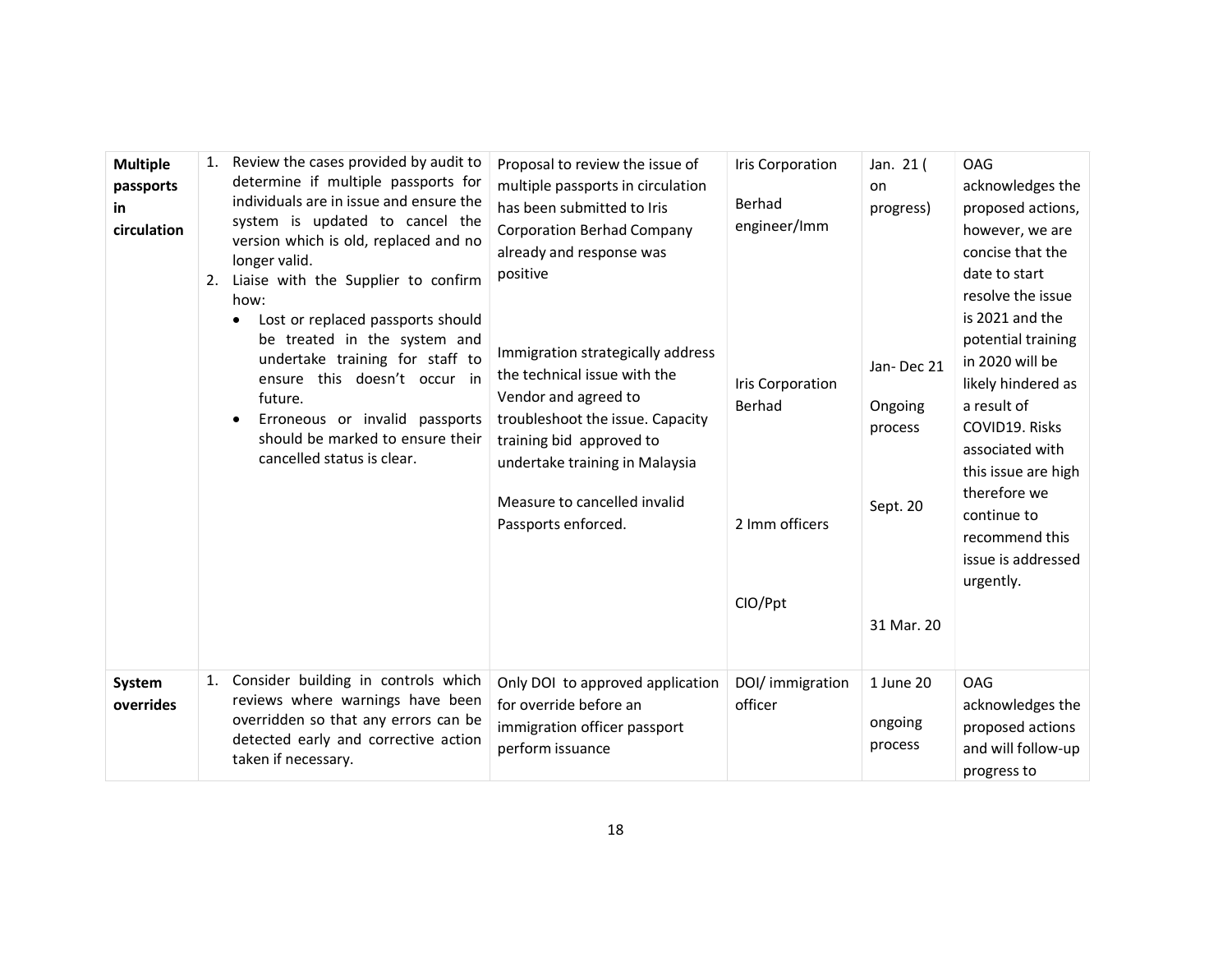|                               |                                                                                                                                                                                                                                                                                                                                                                                                                                                                                                                                                                                                                                                                                                  |                                                                                                                                                                                                                                                                                                                                                                                                                                                             |                                                |                       | monitor<br>implementation.                                                                                                                                                 |
|-------------------------------|--------------------------------------------------------------------------------------------------------------------------------------------------------------------------------------------------------------------------------------------------------------------------------------------------------------------------------------------------------------------------------------------------------------------------------------------------------------------------------------------------------------------------------------------------------------------------------------------------------------------------------------------------------------------------------------------------|-------------------------------------------------------------------------------------------------------------------------------------------------------------------------------------------------------------------------------------------------------------------------------------------------------------------------------------------------------------------------------------------------------------------------------------------------------------|------------------------------------------------|-----------------------|----------------------------------------------------------------------------------------------------------------------------------------------------------------------------|
| Unusual<br>Processing         | Out of hours activity should be<br>1.<br>reduced to a minimum. Develop an<br>exception report which identifies any<br>activity undertaken out of hours which<br>should be reviewed independently.<br>Unusual<br>activity<br>should<br>be<br>investigated and explained.                                                                                                                                                                                                                                                                                                                                                                                                                          | Processing of passports start<br>from $9:30$ am $-4:30$ pm. Only<br>genuine applications with<br>legitimate documents would<br>have process out of hours                                                                                                                                                                                                                                                                                                    | CIO-Passport and<br>Imm Officer ppt            | 1 June 20             | <b>OAG</b><br>acknowledges the<br>response,<br>however, we note<br>that the response<br>does not<br>effectively<br>mitigate risks of<br>processing after<br>working hours. |
| The old<br>passport<br>system | Review all passports issued in both<br>1.<br>systems to cancel with immediate<br>effect any instances where citizens are<br>recorded as having multiple passports<br>within or between systems.<br>Given the instances of fraud which are<br>2.<br>being reported to the Ministry<br>worldwide<br>through<br>activities,<br>undertake a review whether the old<br>passport system should be phased out<br>sooner than currently planned.<br>Build in an effectively designed control<br>3.<br>which ensures the verification of the<br>old passport system for any valid<br>passports prior to issuing one within<br>the new passport system. This could<br>be evidenced by a print out from the | Renewed approached has been<br>implemented. Regular check on<br>old system conducted. Person<br>found having multiple passports<br>both new and old must cancelled<br>either, and in possession of one<br>legal passport<br>Immigration authority will liaises<br>with AG for advice to conduct<br>mass cancellation of those<br>citizens who are still in<br>possession of old passports<br>Prescribed administrative<br>practice in production of renewal | CIO-PPT/Imm<br><b>Officers</b><br>CIO/DOI & AG | 6 June 20<br>3 Jan 21 | <b>OAG</b><br>acknowledges the<br>proposed actions<br>and will follow-up<br>progress to<br>monitor<br>implementation.                                                      |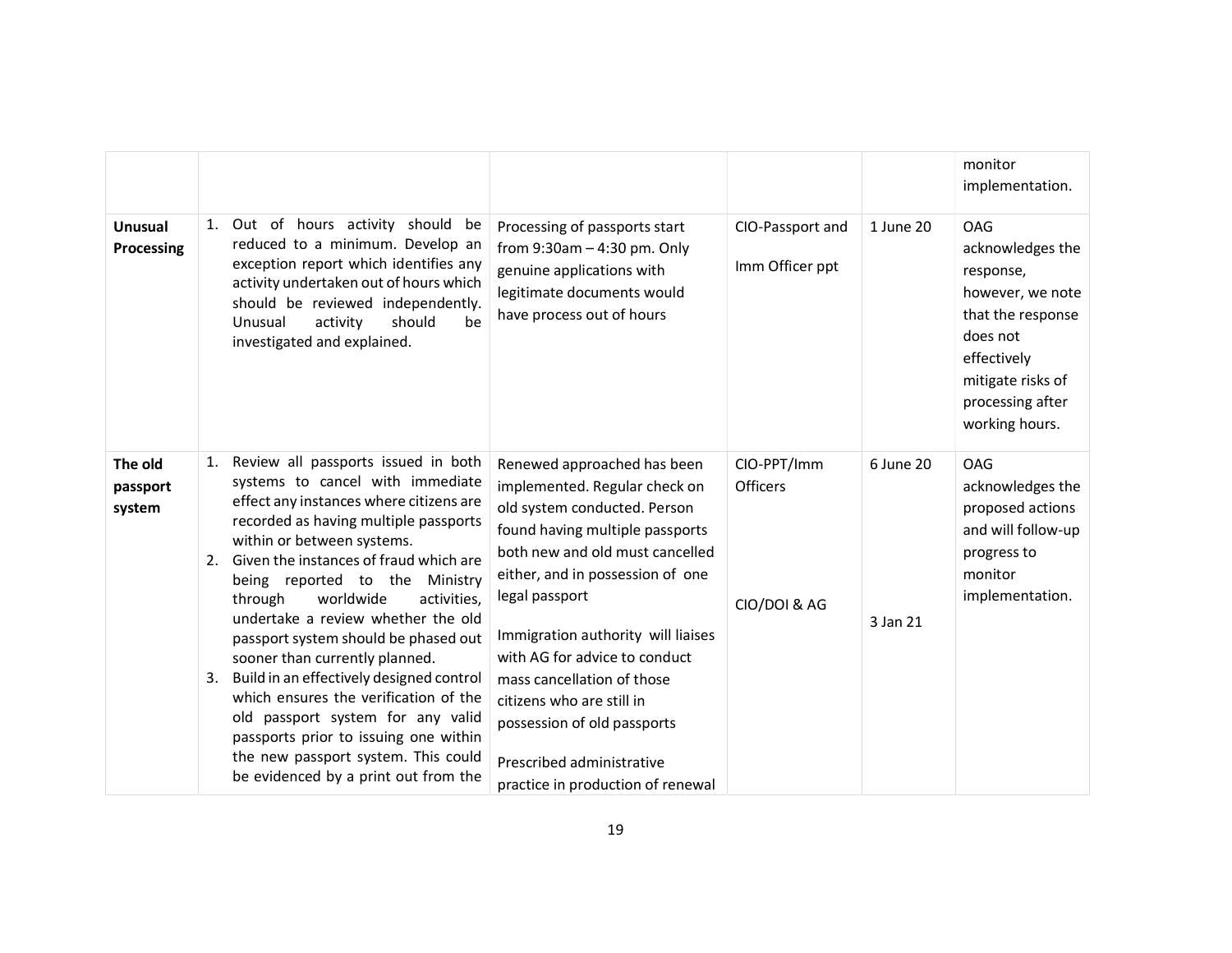| system which is then attached to the<br>application form and scanned as part<br>of the evidence to the e-passport<br>system. This should also include the<br>cancellation of any replaced passports<br>in the old system when one is issued in<br>the new. | of old passports has been<br>executed with constricted<br>observation by the Chief<br>Immigration Officer-passport.<br>Should passport holder of old<br>passport wishes to apply for a<br>new e-passport, he/she must<br>submit the current passport for<br>cancellation and evidence before<br>passport application could<br>process. In the event where the<br>passport holder lost his/her<br>passport police report must<br>provide for facilitation | CIO and<br>Immigration<br>Officers- Passport | Ongoing<br>process |  |
|------------------------------------------------------------------------------------------------------------------------------------------------------------------------------------------------------------------------------------------------------------|----------------------------------------------------------------------------------------------------------------------------------------------------------------------------------------------------------------------------------------------------------------------------------------------------------------------------------------------------------------------------------------------------------------------------------------------------------|----------------------------------------------|--------------------|--|
|------------------------------------------------------------------------------------------------------------------------------------------------------------------------------------------------------------------------------------------------------------|----------------------------------------------------------------------------------------------------------------------------------------------------------------------------------------------------------------------------------------------------------------------------------------------------------------------------------------------------------------------------------------------------------------------------------------------------------|----------------------------------------------|--------------------|--|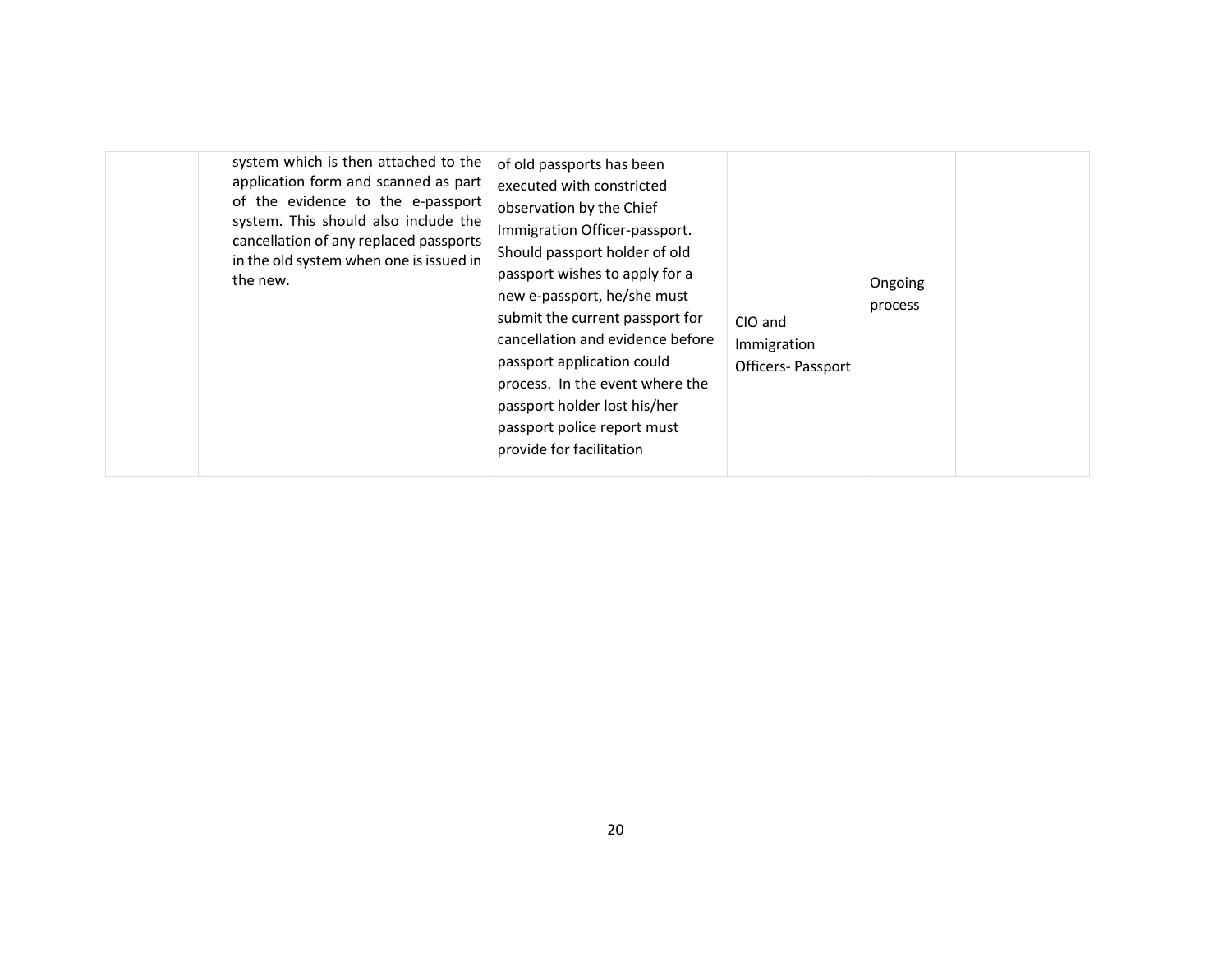## Appendix 2a: Recommendations action plan update as at 18/11/2020<sup>4</sup>

| <b>Audit Issue</b>                    | <b>OAG Recommendation</b>                                                                                                                                                                                                                                                                                                                                                                                                                                                           | <b>Immigration Response</b> |
|---------------------------------------|-------------------------------------------------------------------------------------------------------------------------------------------------------------------------------------------------------------------------------------------------------------------------------------------------------------------------------------------------------------------------------------------------------------------------------------------------------------------------------------|-----------------------------|
| <b>Physical &amp;</b>                 | Review the physical and IT security measures and develop a plan to address deficiencies<br>1.                                                                                                                                                                                                                                                                                                                                                                                       | On process with Vendor      |
| <b>IT security</b>                    | Enforce existing physical and IT security measures which are in place are operating<br>2.<br>Re-set IT security passwords. Ensure all staff understand that under no circumstance should<br>3.<br>they share their passwords<br>Implement appropriate measures around password security to ensure if anyone is locked out,<br>4.<br>this can be rectified in a timely manner<br>Review the access rights associated with each member of staff to ensure that it appropriately<br>5. | Done<br>Done<br>Done        |
|                                       | reflects their role within the process                                                                                                                                                                                                                                                                                                                                                                                                                                              | Done                        |
| Contract<br>Management                | Ensure that deficiencies in the provision of the e-passport system are raised with the provider<br>in a timely manner<br>Determine appropriate measures of performance and implement contract monitoring and<br>2.                                                                                                                                                                                                                                                                  | On process                  |
|                                       | management arrangements                                                                                                                                                                                                                                                                                                                                                                                                                                                             | On process                  |
| Evidence<br>required to<br>Support an | Undertake a review of the evidence required to demonstrate Date of Birth. Update legislations,<br>Regulations and the application forms for the process accordingly<br>Consider implementing a control which verifies the accuracy of statements provided in the                                                                                                                                                                                                                    | Done                        |
| application                           | process to confirm date of birth and citizenships                                                                                                                                                                                                                                                                                                                                                                                                                                   | Done                        |

 $\overline{a}$ 

<sup>4</sup> OAG is yet to do a follow up audit to verify this.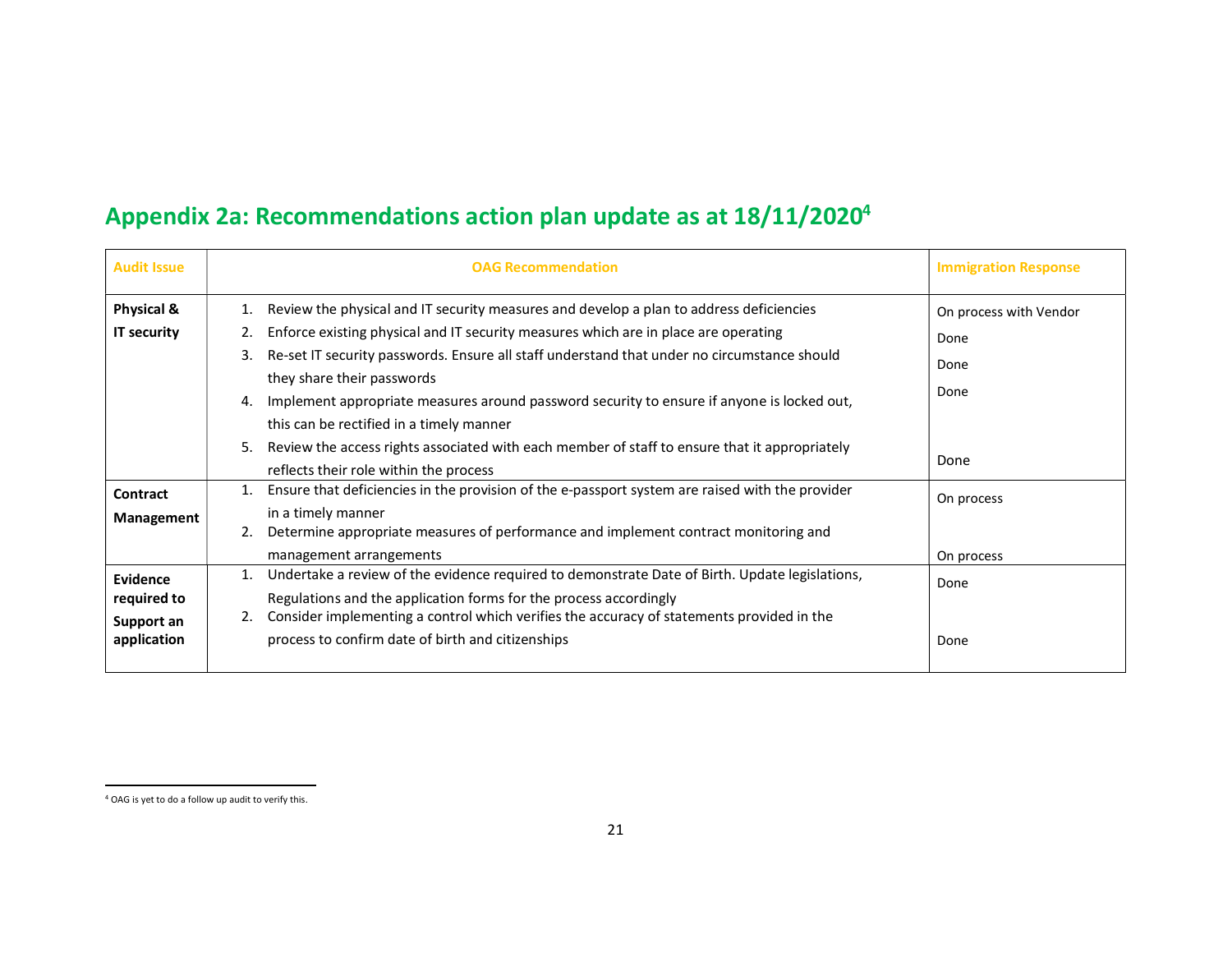| <b>Multiple</b><br>passports in<br>circulation | 2.       | 1. Review the cases provided by audit to determine if multiple passports for individuals are in<br>issue and ensure the system is updated to cancel the version, which is old, replaced and no longer<br>valid<br>Liaise with the Supplier to confirm how:<br>Lost or replaced passports should be treated in the system and undertake training for staff<br>$\bullet$<br>to ensure this does not occur in future<br>Erroneous or invalid passports should be marked to ensure their cancelled status is clear<br>$\bullet$                                                                                                                                                                                                                                                                                                                                                                                                                                                                                                                                                      | On process with technical<br>expertise (Vendor)<br>Done (immigration officers<br>undertake trainings)<br>Done (systematic<br>administrative measure in<br>place)                                                     |
|------------------------------------------------|----------|----------------------------------------------------------------------------------------------------------------------------------------------------------------------------------------------------------------------------------------------------------------------------------------------------------------------------------------------------------------------------------------------------------------------------------------------------------------------------------------------------------------------------------------------------------------------------------------------------------------------------------------------------------------------------------------------------------------------------------------------------------------------------------------------------------------------------------------------------------------------------------------------------------------------------------------------------------------------------------------------------------------------------------------------------------------------------------|----------------------------------------------------------------------------------------------------------------------------------------------------------------------------------------------------------------------|
| System<br>overrides                            | 1.       | Consider building in controls which reviews where warnings have been overridden so that any<br>errors can be detected early, and corrective action taken if necessary                                                                                                                                                                                                                                                                                                                                                                                                                                                                                                                                                                                                                                                                                                                                                                                                                                                                                                            | Done (Director grant approval<br>before immigration officer<br>perform override)                                                                                                                                     |
| Unusual<br>Processing                          | 1.       | Out of hours activity should be reduced to a minimum. Develop an exception report which identifies any<br>activity undertaken out of hours which should be reviewed independently. Unusual activity should be<br>investigated and explained.                                                                                                                                                                                                                                                                                                                                                                                                                                                                                                                                                                                                                                                                                                                                                                                                                                     | Done (immigration officer -<br>passport does not allow to<br>perform processing of<br>passports after working hours<br>except on special cases)                                                                      |
| The old<br><b>Passport</b><br>System           | 2.<br>3. | 1. Review all passports issued in both systems to cancel with immediate effect instances where<br>citizens are recorded as having multiple passports within or between systems<br>Given the instances of fraud which are being reported worldwide activities, undertaken a review<br>whether the old passport system should be phased out sooner than currently planned<br>Build in an effectively designed control which ensures the verification of the old passport system for any<br>valid passports prior to issuing one within the new passport system. This could be evidenced by a printout<br>from the system which is then attached to the application form and scanned as part of the evidence to<br>the e-passport system. This should also include the cancellation of any replace passport in the old system<br>when one is issued in the new. Submit the current passport for cancellation and evidence before passport<br>application could process. In the event where the passport holder lost his/her passport police report must<br>provide for facilitation | Done (renewed approach<br>established)<br>Proposal to phase out the old<br>system still on process<br>Done (prescribed<br>administrative mechanism in<br>force to control production of<br>renewal of old passports) |